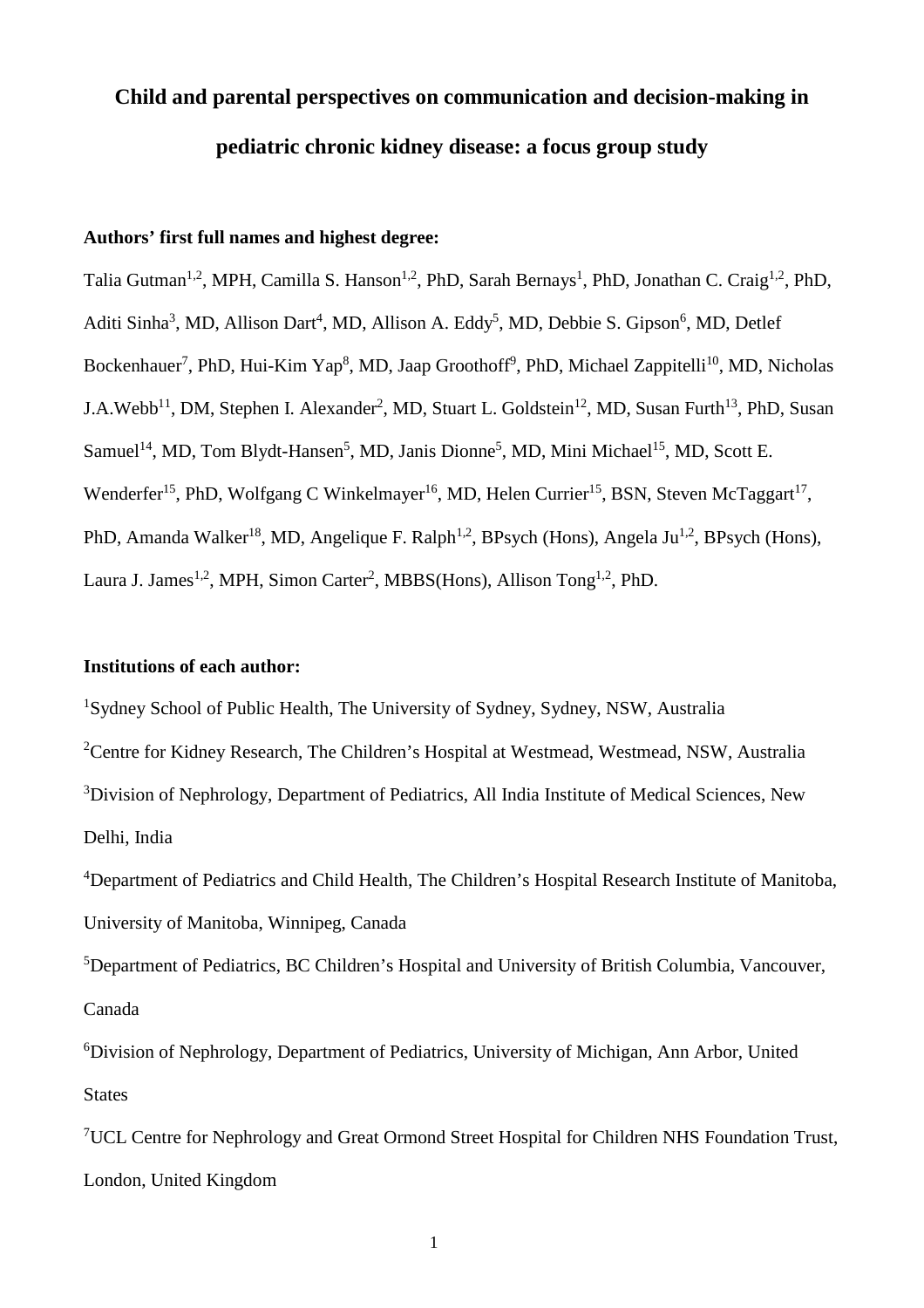<sup>8</sup>Department of Pediatrics, Yong Loo Lin School of Medicine, National University of Singapore, Singapore

<sup>9</sup>Department of Pediatric Nephrology, Emma Children's Hospital AMC Academic Medical Center, Amsterdam, The Netherlands

<sup>10</sup>Department of Pediatrics, Division of Nephrology, Toronto Hospital for Sick Children, University of Toronto, Toronto, Canada

<sup>11</sup>Department of Pediatric Nephrology and NIHR Manchester Clinical Research Facility, University of Manchester, Manchester Academic Health Science Centre, Royal Manchester Children's Hospital, Manchester, United Kingdom

<sup>12</sup>Division of Nephrology and Hypertension, Cincinnati Children's Hospital Medical Center,

Cincinnati, Ohio, United States

<sup>13</sup>Departments of Pediatrics and Epidemiology, Perelman School of Medicine and Division of Nephrology, The Children's Hospital of Philadelphia, Philadelphia, Pennsylvania, United States <sup>14</sup>Department of Pediatrics, Section of Nephrology, University of Calgary, Calgary, Canada <sup>15</sup>Renal Section, Department of Pediatrics, Texas Children's Hospital/Baylor College of Medicine, Houston, Texas, United States

<sup>16</sup>Selzman Institute for Kidney Health, Section of Nephrology, Baylor College of Medicine, Houston, Texas, United States

<sup>17</sup>Child and Adolescent Renal Service, Lady Cilento Children's Hospital, Queensland, Australia <sup>18</sup> Department of Nephrology, Royal Children's Hospital Melbourne, Department of Paediatrics, University of Melbourne, and Murdoch Children's Research Institute, Parkville, Victoria, Australia

### **Corresponding author:**

Talia Gutman

Centre for Kidney Research

The Children's Hospital at Westmead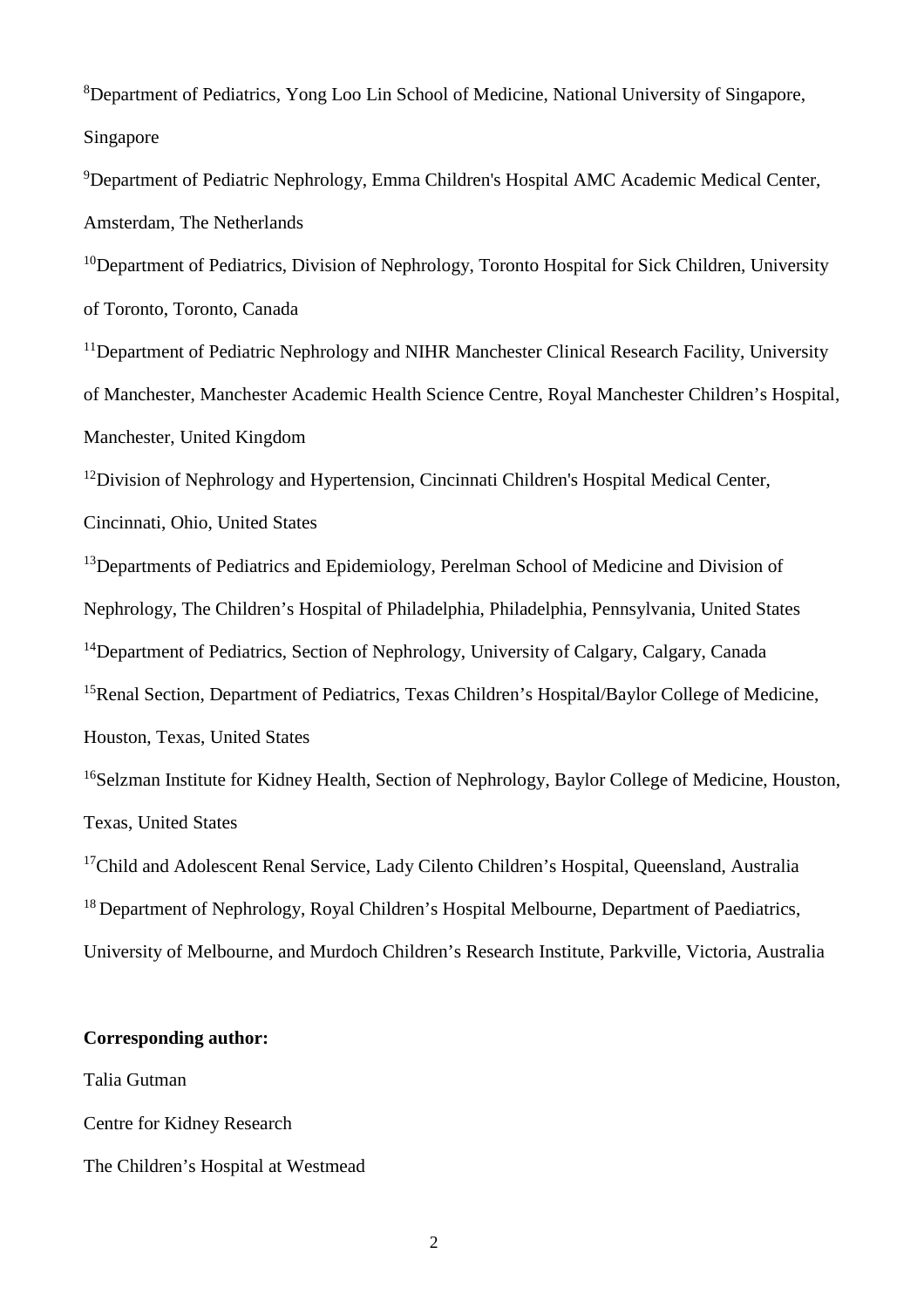Westmead, NSW 2145

Sydney, Australia

Email: talia.gutman@sydney.edu.au

Phone: +61 2 98451474

Fax: +61 2 9845 1491

**Word count (Abstract):** 296

**Word count (Body):** 3664

**Short title:** Communication and decision-making in pediatric CKD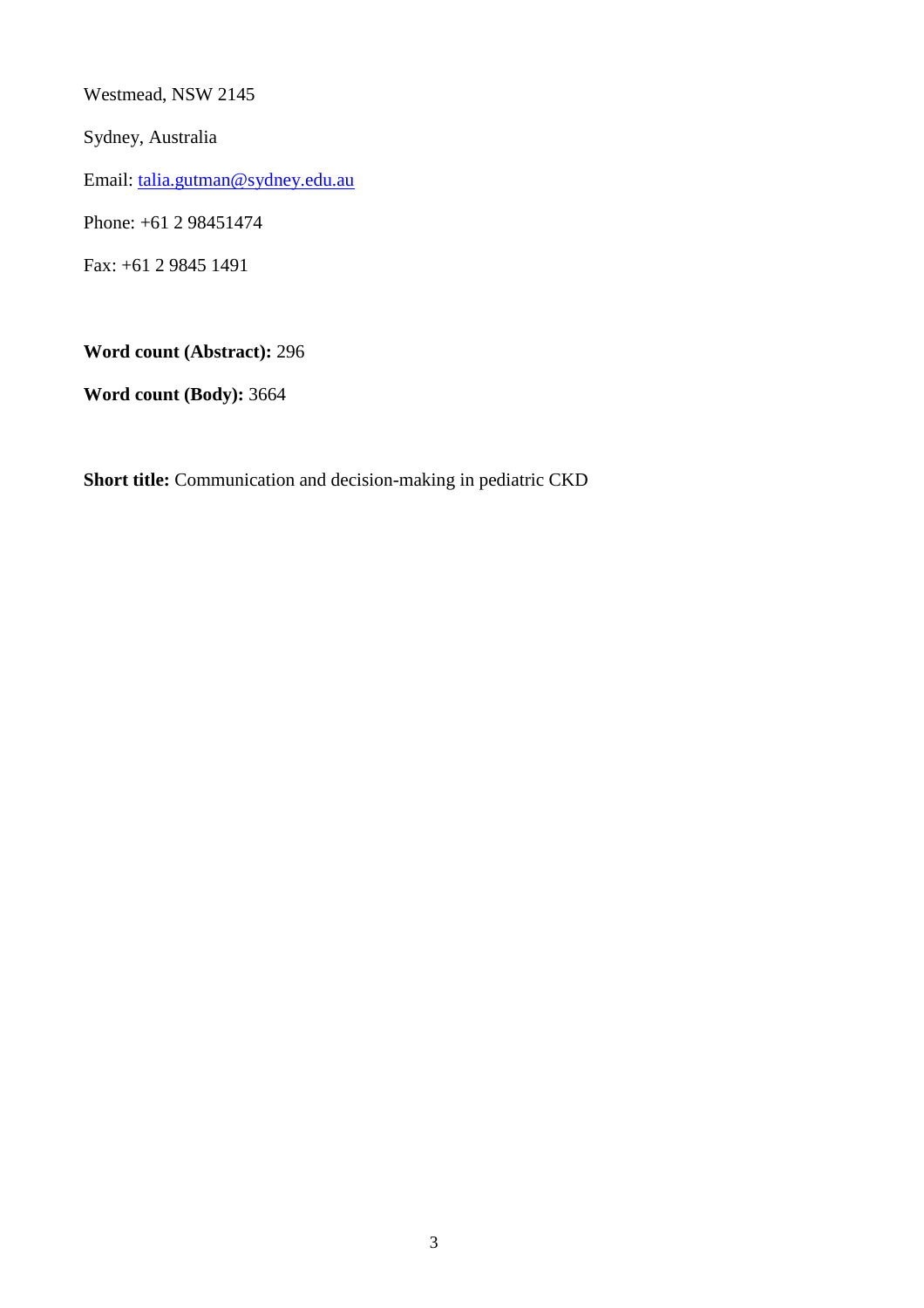#### **Abstract**

**Background and Objectives:** Effective communication and shared decision-making improves quality of care and patient outcomes, but can be particularly challenging in pediatric chronic disease as children depend on their parents and clinicians to manage complex healthcare and developmental needs. We aimed to describe the perspectives of children with chronic kidney disease (CKD) and their parents with regard to communication and decision-making.

#### **Study design:** Qualitative study

**Setting and Participants:** Children with CKD (n=34) and parents (n=62) from six centers across six cities in Australia, Canada and the United States participated in 16 focus groups.

**Analytical Approach:** Transcripts were analyzed thematically.

**Results:** We identified four themes: (1) disempowered by knowledge imbalance (unprepared and illinformed, suspicion of censorship, inadequacy as technicians); (2) recognizing own expertise (intuition and instinct unique to parental bond, emerging wisdom and confidence, identifying opportunities for control and inclusion, empowering participation in children); (3) striving to assert own priorities (negotiating broader life impacts, choosing to defer decisional burden, overprotected and overruled, struggling to voice own preferences); and (4) managing child's involvement (respecting child's expertise, attributing 'risky' behaviors to rebellion, protecting children from illness burden).

**Limitations:** Only English-speaking participants were recruited, which may limit the transferability of the findings. We collected data from child and parent perspectives, however clinician perspectives may provide further understanding of the difficulties of communication and decision-making in pediatrics.

**Conclusions:** Parents value partnership with clinicians and consider long-term and quality of life implications of their child's illness. Children with CKD want more involvement in treatment decision-making but are limited by vulnerability, fear, and uncertainty. There is a need to support the child to better enable them to become partners in decision-making and prepare them for adulthood.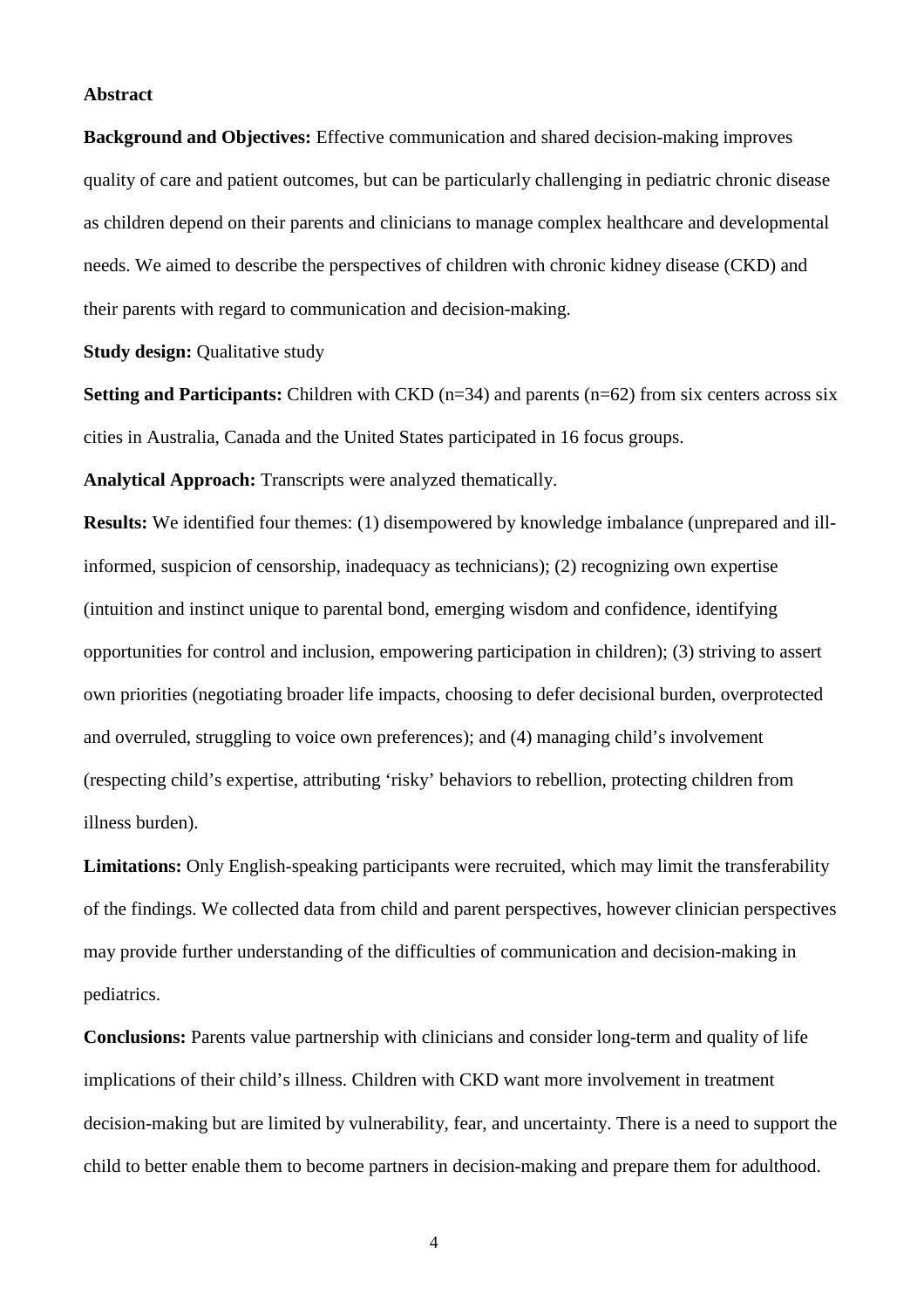Collaborative and informed decision-making that addresses the priorities and concerns of both children and parents is needed.

**Index words:** shared decision-making, patient-centred care, pediatrics, chronic kidney disease, chronic disease, qualitative research, communication, participation, involvement, treatment decisionmaking, mismatched priorities

**Non-technical summary:** We conducted a multi-national focus group study to explore child and parent perspectives and preferences about communication and decision-making. Our data revealed children with CKD and their parents perceived a knowledge asymmetry, which for some limited their capacity and confidence to contribute to decisions and communicate their concerns and goals. Experiential learning and gaining familiarity with the clinical setting enabled some parents to trust their 'gut' instincts, empowering them to communicate concerns, however some children felt that their preferences were sometimes ignored or dismissed by their parents and clinicians. Parents were challenged with the tension between allowing their child decisional autonomy and taking responsibility to protect their child from the illness burden. Our study highlights the potential for miscommunication and differing priorities between parents and children and provides opportunities for clinicians to improve communication, partner with patients to empower then to become active decision-makers, and recognize parent and child expertise.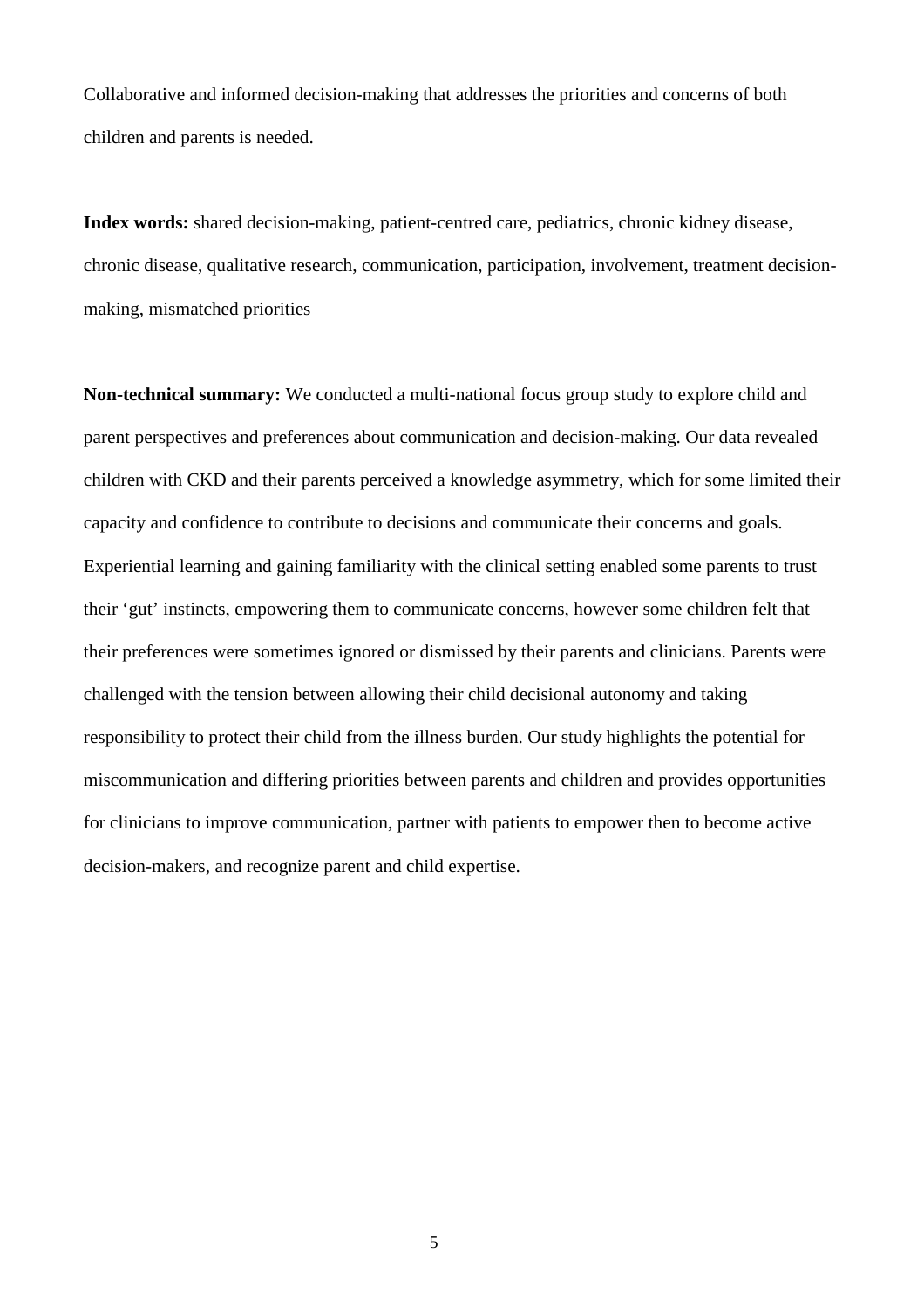#### **Introduction**

Shared decision-making is a cornerstone of patient-centered care and improves patient knowledge, satisfaction, adherence, and outcomes(1-5). However, this process is particularly challenging in pediatrics because of the dynamic and complex relationship triad that encompasses the autonomy of the patient, legal authority of the parent, and the beneficence and clinical acumen of the physician(1, 2, 6-9). This complexity is compounded by the constantly changing nature of these relationships as the child matures.

Shared decision-making is "an interactive process in which patients (including families) and physicians simultaneously participate in all phases of the decision-making process and together arrive at a treatment plan to be implemented"(2). However, integrating the often conflicting priorities of the child, parent, and clinician for competing treatment options is not straightforward(2). Failure to involve patients and families in decision-making can exacerbate disempowerment, fear, decisional conflict, and disengagement from healthcare, which can jeopardize safety, quality of care and outcomes for children(2-5, 10-13). Despite this, evidence on child and parental perspectives on communication and decision-making in pediatrics is sparse(2, 14-16).

The challenges in communication and shared decision-making are highly relevant in childhood chronic kidney disease (CKD). Children with CKD have a 30-fold increased risk of mortality compared with the age-matched population, and are at risk of serious comorbidities and impaired quality of life, which can limit their perceived capacity to participate in shared decision-making(3, 17). Limited evidence exists on communicating and shared decision-making with children and families dealing with chronic and complex disorders(15, 16, 18). This study aimed to describe the child and parental perspectives on communication and decision-making in CKD to identify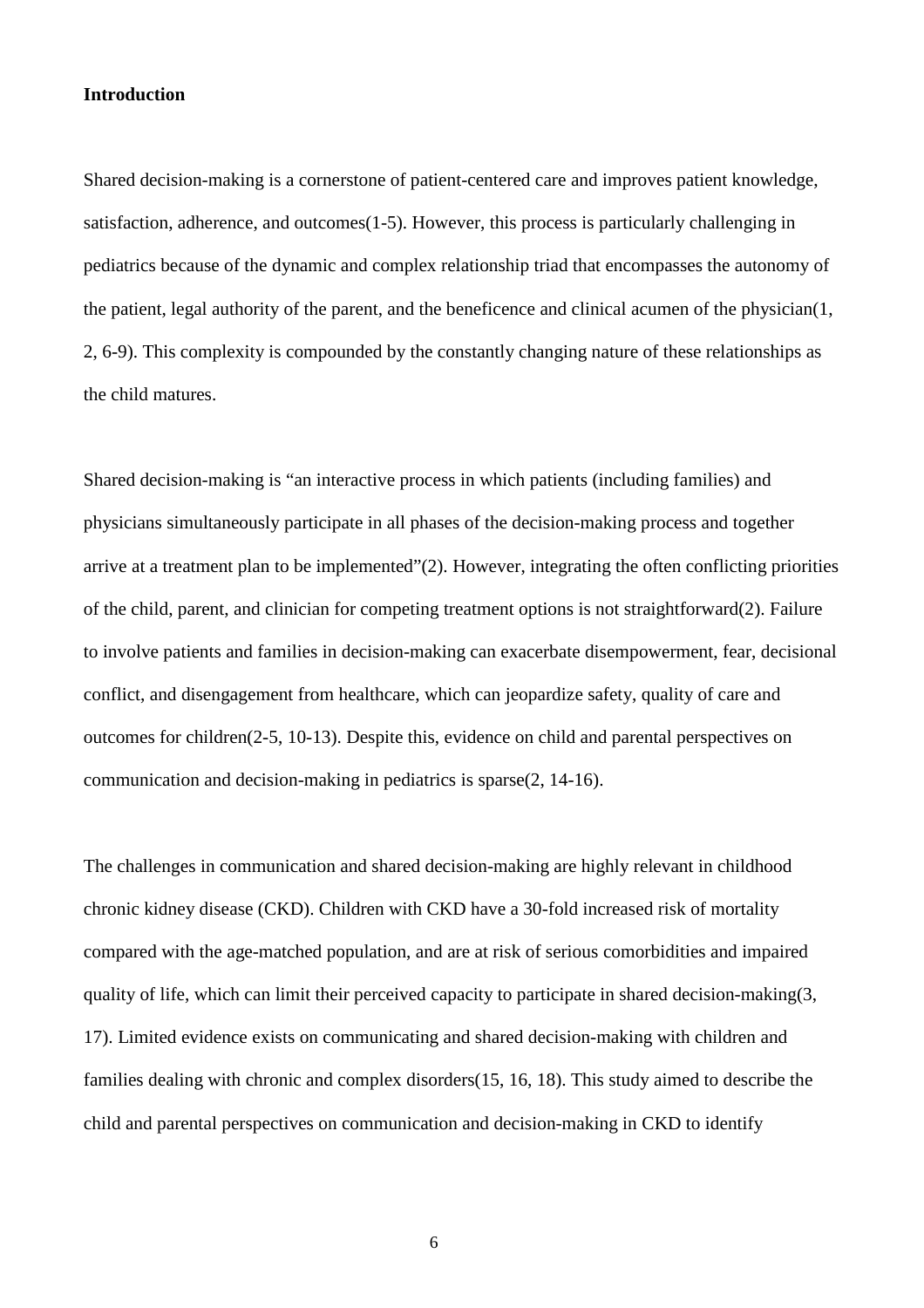opportunities to improve shared decision-making, with an ultimate goal of improved care and better outcomes for children with CKD and their families.

#### **Methods**

This focus group study was conducted as part of the Standardized Outcomes in Nephrology – Children and Adolescents (SONG-Kids) Initiative(19). We used the Consolidated Criteria for Reporting Qualitative Studies (COREQ) to report this study(20).

#### *Participant selection*

Parents of children aged 0-21 years and children aged 8-21 years with stage 1-5 CKD, receiving dialysis, or who had received a kidney transplant were eligible to participate. All participants were English-speaking to minimize disruptions to the dynamic of the focus group discussions and due to the lack of resources for multilingual trained facilitators.

Participants were recruited from three centers in Australia ( $n=44$ ), two centers in Canada ( $n=16$ ), and one center in the United States (n=36). The site investigators were asked to apply a purposive sampling strategy when selecting patients and their families from their database to ensure a broad range of demographic (age, gender, socioeconomic status) and clinical (CKD stage, diagnosis) characteristics. The researchers approached participants who gave permission to be contacted to provide the time and venue details to participate in the focus group. Informed consent was obtained from participants aged over 18 years. Parental consent and written assent was obtained for those aged under 18 years. Participants received \$50 reimbursement (in their local currency) to cover travel costs. Ethics approval was provided by the Institutional Review Board of all participating centers (Item S1).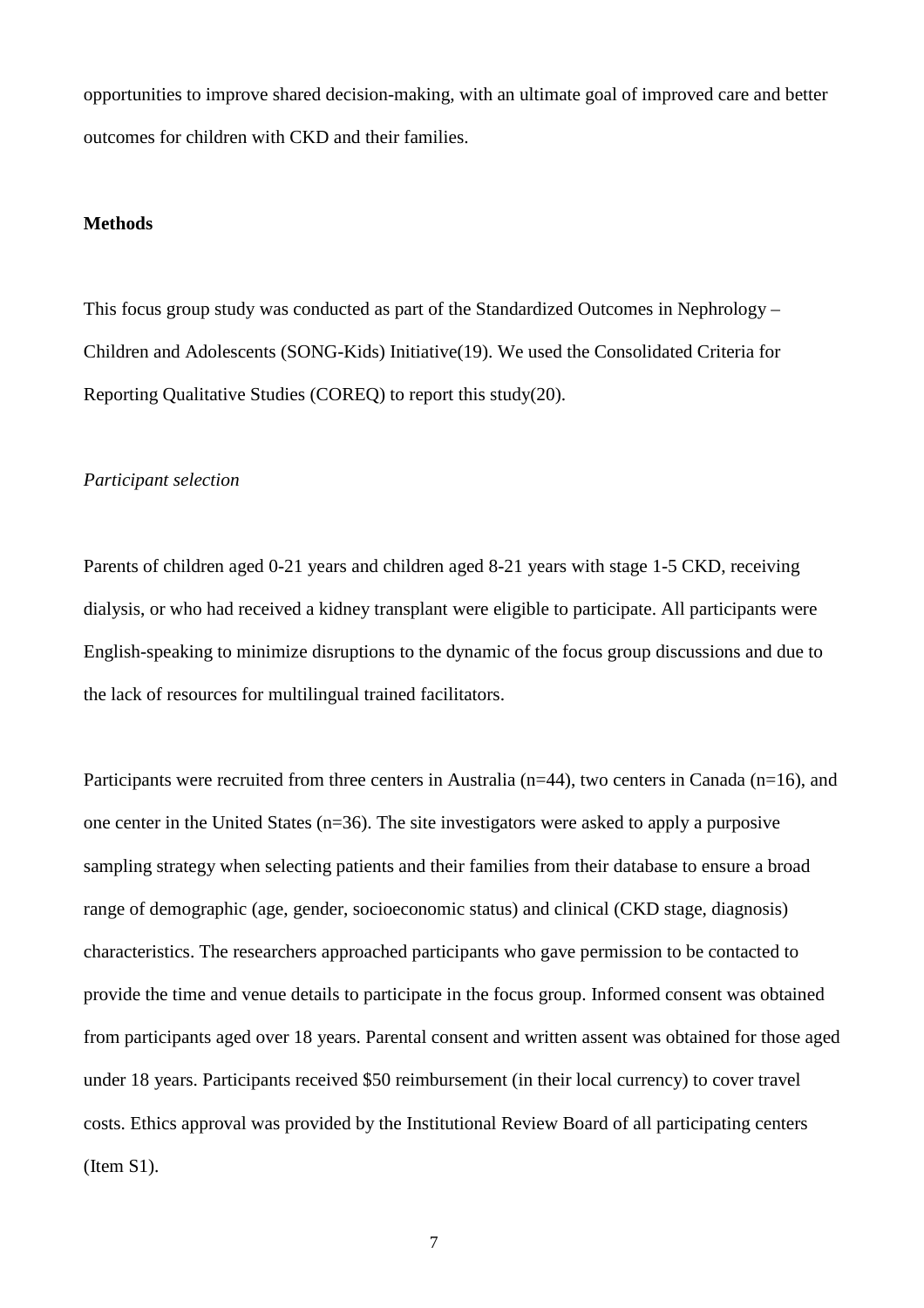#### *Data Collection*

Two-hour focus group discussions were conducted separately for parents and children, externally to their treating hospitals, from June 2016 to August 2017, until data saturation. All groups were audiorecorded and transcribed verbatim. Question guides were developed from the literature and discussion with the investigators (Items S2 and S3). One investigator (CSH, AT, TG) facilitated the group while a second investigator (AJ, LJ, AT, TG, AR) took field notes.

#### *Analysis*

The transcripts were entered into HyperRESEARCH software to facilitate qualitative data analysis. TG inductively coded the transcripts line-by-line using thematic analysis and principles from grounded theory to identify concepts related to participants' perspectives on communication and decision-making(21). Preliminary themes were discussed and revised with AT, CH and SB who had independently read the transcripts. Investigator triangulation ensured that the analysis captured the full range and breadth of the data. A thematic schema was developed to show the relationships among themes (Figure 1).

# **Results**

In total, 62 parents and 34 children participated in 16 focus groups. Participant characteristics are shown in Tables 1 and 2. Parents were aged from 24 to 58 years and most were mothers (47, 76%). Twenty-five (40%) parents had children who had CKD stage 1-5, 14 (23%) had children on dialysis, 22 (35%) had children with a kidney transplant and one parent did not report CKD stage of their child. Seven (11%) parents had a child with CKD aged younger than 8 years. Children ranged from 8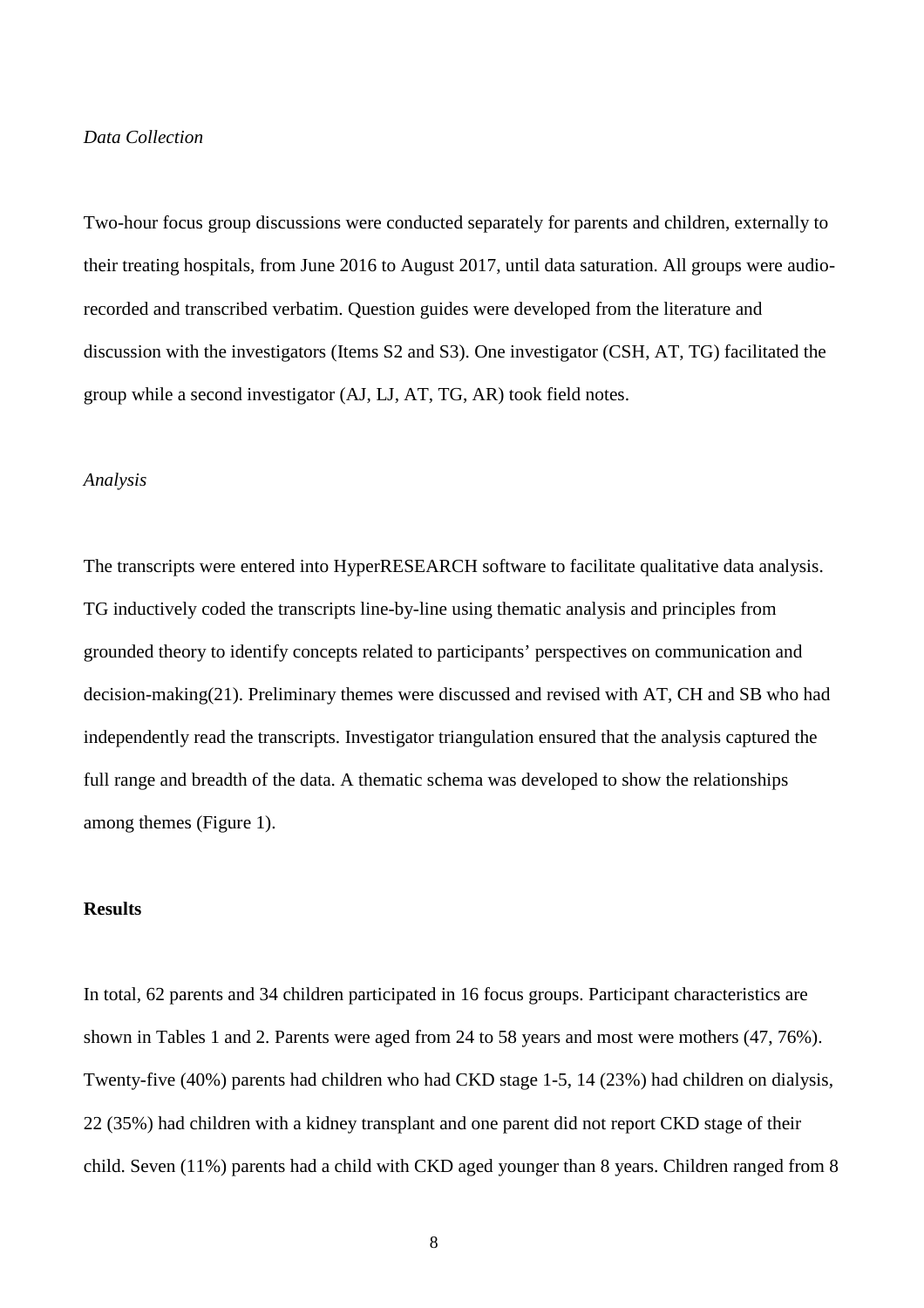to 21 years (including younger children aged 8-12 years, adolescents aged 13-17 years and young adults aged 18- 21 years), 19 (56%) were male, 17 (50%) had CKD stage 1-5, 5 (15%) were on dialysis, and 12 (35%) had received a kidney transplant. Twenty-nine children had at least one parent who also participated in the study.

We identified four themes: disempowered by knowledge imbalance; recognizing own expertise; striving to assert own priorities; and managing child's involvement. The respective subthemes are described in the following section with reference to the relevant participant group (parent, child) and relationship context (within the triad). Selected quotations to support each theme are available in Table 3. Figure 1 shows the relationships among themes and subthemes.

#### **Disempowered by knowledge imbalance**

*Unprepared and ill-informed:* Uncertainty surrounding their child's prognosis meant some parents felt inadequately warned about their child's need for treatment (e.g. transplant). Some believed they were given "false hope" and "unrealistic" expectations regarding medication side-effects and surgery recovery, while others felt they were "getting railroaded into things" (e.g. biopsies) by clinicians. Parents wanted "more education" and fewer "medical terms" to inform decision-making. Younger children struggled to comprehend information from parents and clinicians (e.g. blood results) and wanted more information "in words that [they] could understand". Some adolescents had unanswered questions about their future, such as how potential treatments may impact fertility and "what happens after" graft failure.

*Suspicion of censorship:* Some parents speculated that clinicians withheld certain information (e.g. graft rejection) or would not discuss new treatments, such as stem cell therapy or new trials, when they asked about them. Some younger children and adolescents suspected they "didn't get told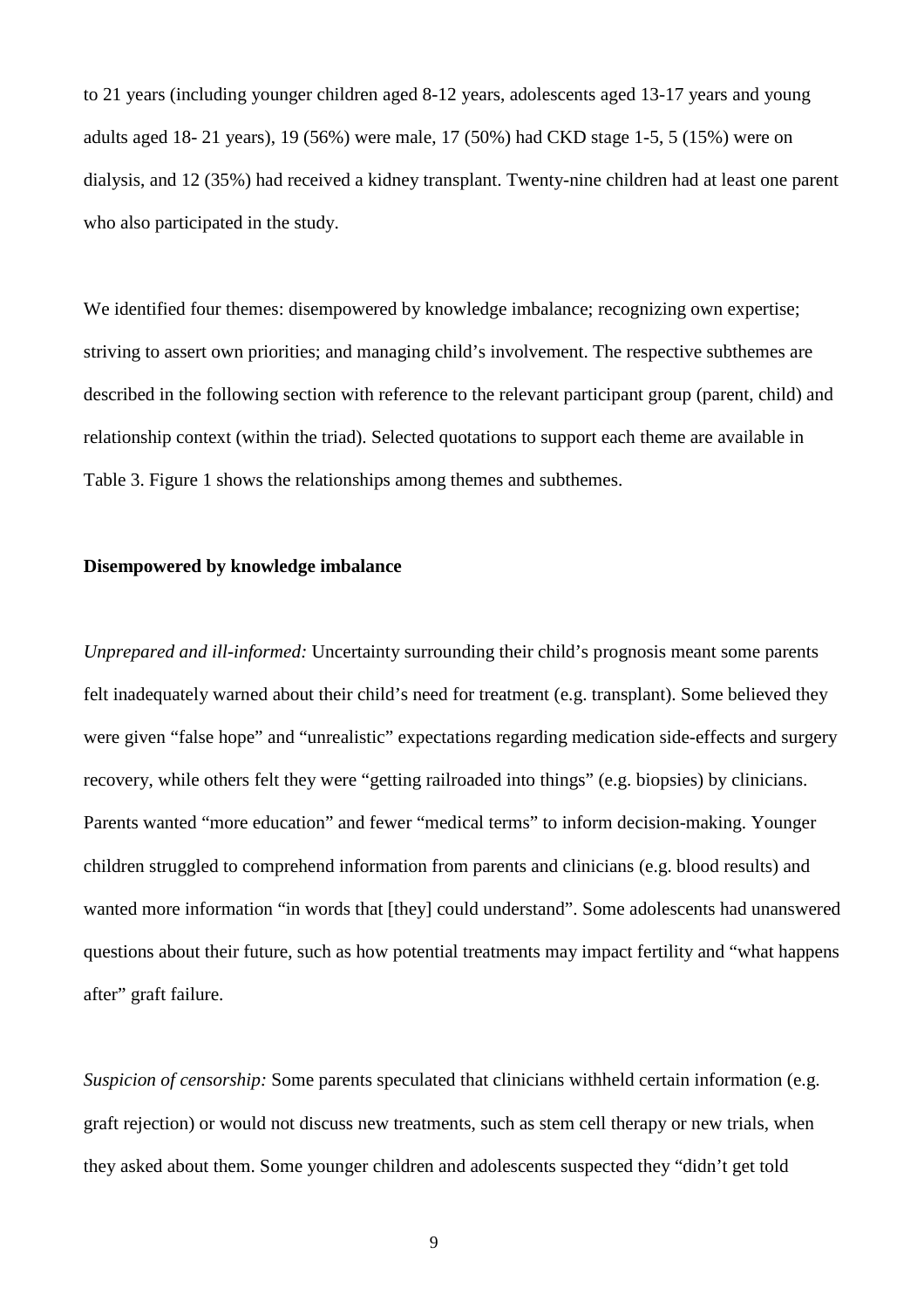everything" about their CKD and some thought their parents did not want to disclose the severity of their illness.

*Inadequacy as technicians:* The perceived knowledge imbalance between clinicians and parents further served to disempower parents as they felt forced to relinquish their caregiver role to clinicians and accept treatments that they did not necessarily prefer. For example, some parents believed they did not have the technical expertise required to choose less disruptive and invasive treatments such as home peritoneal dialysis and were therefore forced to accept in-center hemodialysis. This resulted in feelings of guilt and helplessness in not being able to contribute to their child's care.

#### **Recognizing own expertise**

*Intuition and instinct unique to parental bond:* While clinicians were acknowledged as "the expert", parents learnt to regard their own instinct, a "mum gut", as equally important. Parents could detect signals in their child, for example "dry lips", "heavy breathing", or "not growing", that were ultimately determined to be clinically important. At times, parents believed they had to "convince" or "pressure the doctors" to investigate their child's symptoms and were distressed and frustrated when they felt ignored.

*Emerging wisdom and confidence:* As they became more familiar with CKD and the clinical setting some parents developed knowledge and skills that enabled them to better manage their child's care and were thus able to opt for preferred treatments options, such as home dialysis. A few became increasingly sceptical about treatment decisions made by clinicians, particularly if they resulted in detrimental outcomes or were perceived as unnecessary.

*Identifying opportunities for control and inclusion:* As parents developed confidence in their own expertise they pursued opportunities for involvement and control. Some challenged the need for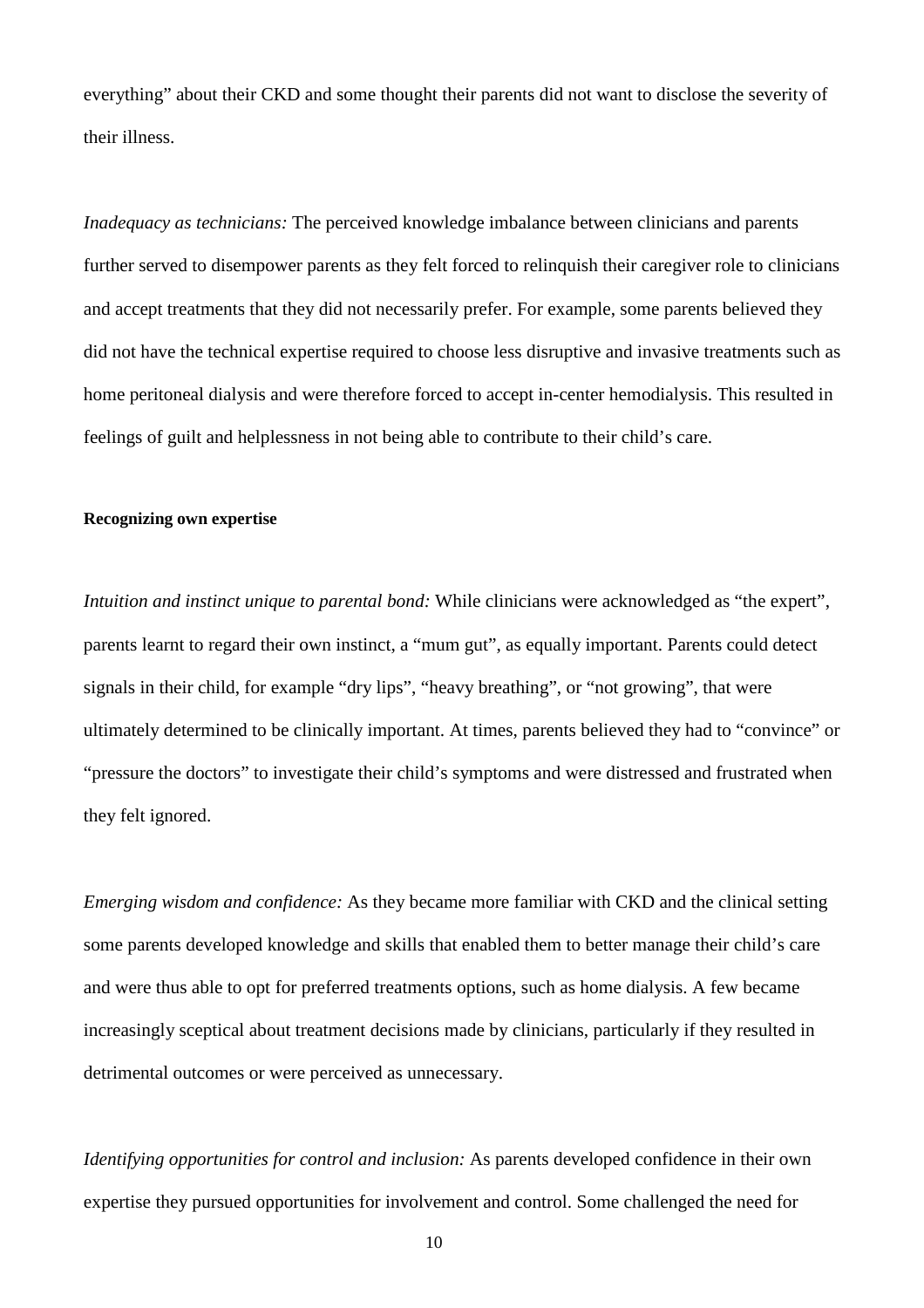repeating invasive procedures such as biopsies, or argued to change their child's immunosuppression dose after "seeing the side effects." Having to face uncertainty and burden of treatment, some adolescents and young adults sought autonomy in making decisions and managing their health and treatment where possible. They wanted to contribute to decisions about medications, diet, and invasive interventions such as dialysis or surgery. Some younger children felt their parents dominated interactions with clinicians which hindered their ability to communicate with clinicians directly.

*Empowering participation in children:* Parents appreciated when clinicians encouraged independence and responsibility in their child for self-management. While some children were satisfied with how their clinicians incorporated their preferences in their treatment, some adolescents were "worried" about their lack of involvement and how they would cope with the role of primary decision-maker as an adult – "at the moment it's in your mum and dad's hands, when you get older you've got to take it into your own hands."

#### **Striving to assert own priorities**

*Negotiating broader life impacts:* Parents considered the impact of treatment decisions on their child more "broadly" in terms of the long-term risks and felt clinicians tended to focus on immediate clinical outcomes. They questioned "textbook" decisions that often focused on survival, and instead wanted to draw attention to impact on "quality of life". For example, one mother refused bladder augmentation to avoid her child having to be "catheterized for life." Children wanted to "hang out with friends, go out, have fun, be normal kids," but felt restrictions imposed by their parents and clinicians (e.g. diet and physical activity) and the treatment and symptom burden of CKD limited their freedom of choice.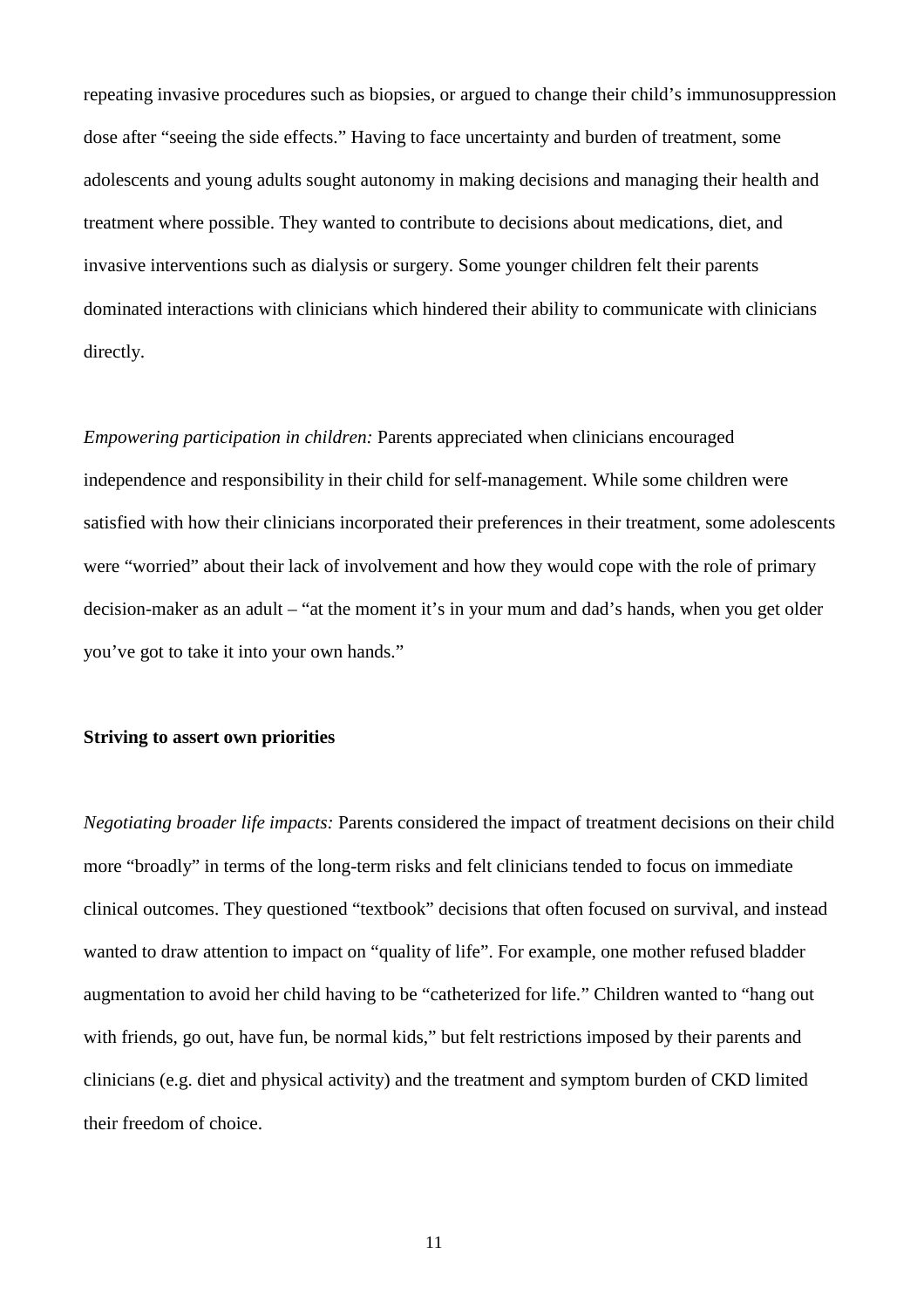*Choosing to defer decisional burden*: While parents valued being involved in decision-making in many instances, they were sometimes grateful for the option to ease their own decisional burden by deferring to physicians who were trusted to "know what they were doing." As CKD was "scary" and involved complex treatment decisions in sometimes life-threatening situations, younger children often felt they lacked sufficient knowledge to determine the best course of action, and children of all ages looked to clinicians and parents for support and "reassurance".

*Overprotected and overruled:* Adolescents and young adults were frustrated when their parents were "super protective" and did not trust them to make the right choice as this limited their involvement in decisions that impacted their lifestyle. Children believed they often had no choice regarding treatments and accepted they "have to" "get needles", "growth hormones", "go on dialysis" or "have surgery." However, they were upset and sometimes objected when told by parents not to "play contact sports," "eat certain foods," or "do active things" with their friends, particularly when they believed these did not pose any additional risk.

*Struggling to voice preferences:* Some children had trouble voicing their preferences because they believed they were viewed as unimportant, particularly when they conflicted with priorities of parents and clinicians. Some refrained from asking questions to avoid appearing "stupid" or because they felt "too shy" to ask. Some children felt unfairly judged or accused by parents and clinicians, for example one adolescent explained that they could not take medications because it made them "sick", but were made by their parents and physician to see a psychologist for non-adherence.

#### **Managing child's involvement**

*Respecting child's expertise:* Some parents valued their child's experience as the patient (e.g. recognizing symptoms) and said that their child "makes the decision, because it's [their] body,"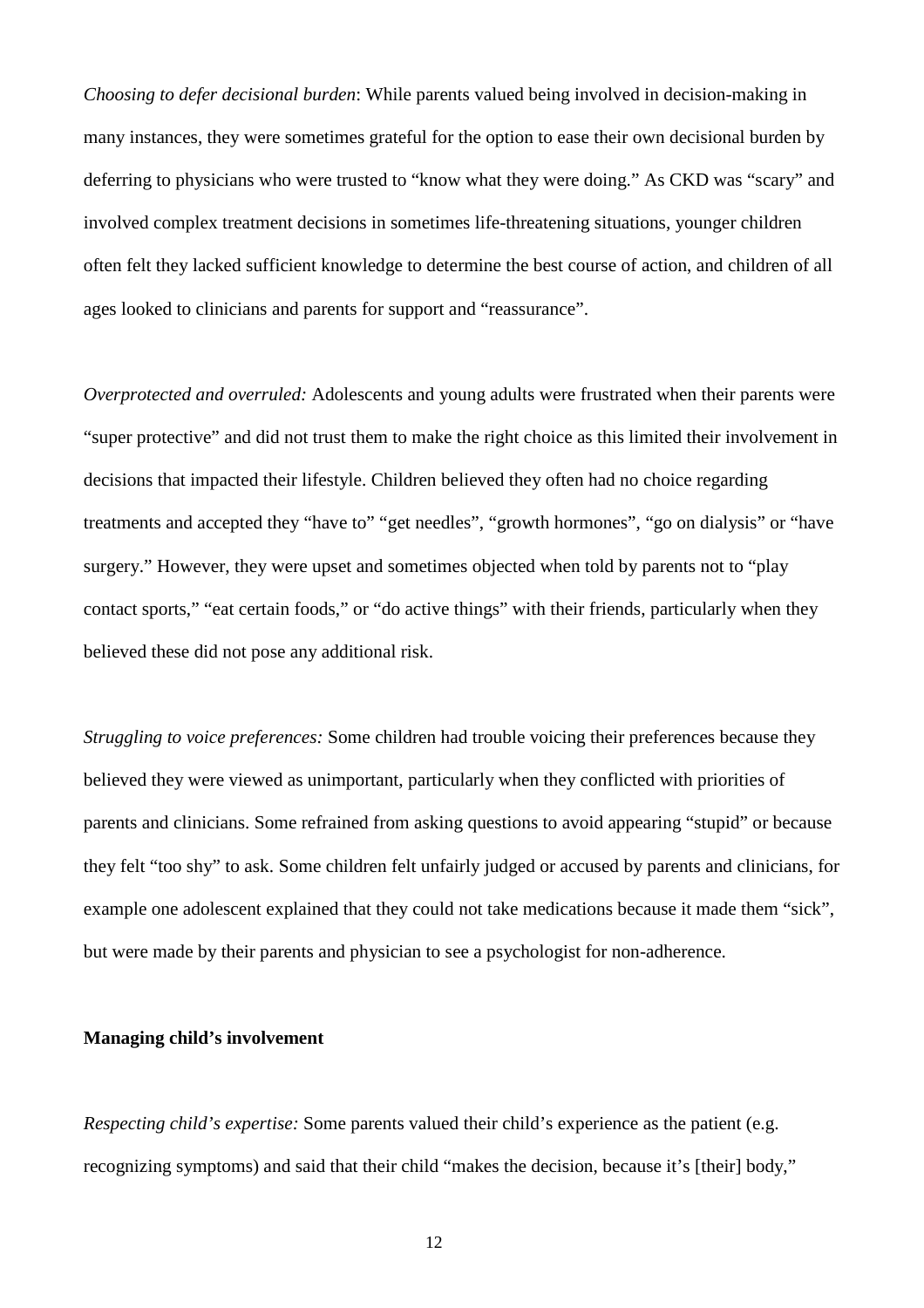however, they sometimes felt the need to intervene if they perceived their child's preference had unacceptable risks or consequences. One mother overruled her adolescent's preference for an open nephrectomy, and instead elected to have laparoscopic surgery to minimize risk and recovery time.

*Attributing 'risky' behaviors to rebellion:* Decisions including refusing to take medication or attend appointments were blamed on "teenage rebellion" by some parents. Some were concerned they couldn't "make [their child] understand" that having CKD meant their choices had more severe consequences than their well peers'. Some parents "struggled" with their child's non-adherence, and attributed this behavior to adolescent risk-taking and defiance.

*Protecting children from illness burden:* As CKD is a lifelong condition that requires invasive interventions, and is associated with serious co-morbidities, parents wanted to carry the emotional burden of the disease. They debated keeping their child "in the dark" about their prognosis and potential treatments. Some struggled to find a balance between over-protecting their child and giving them the freedom "to be a kid" and participate in 'normal' activities.

#### **Discussion**

Children with CKD and their parents perceived a knowledge asymmetry, which for some limited their capacity and confidence to contribute to decisions, manage treatment, prepare for potential complications, and communicate their concerns and goals. Some parents believed that clinicians did not communicate comprehensive information about their child's disease, which meant they were unprepared to manage comorbidities and unable to choose treatment options to minimize the risk of complications and side effects. Some suspected clinicians avoided discussion on specific topics particularly in relation to transplant outcomes such as rejection. As children matured, they wanted more information about their disease communicated in ways they could understand. While some adolescents and young adults had a better clinical understanding and could take on more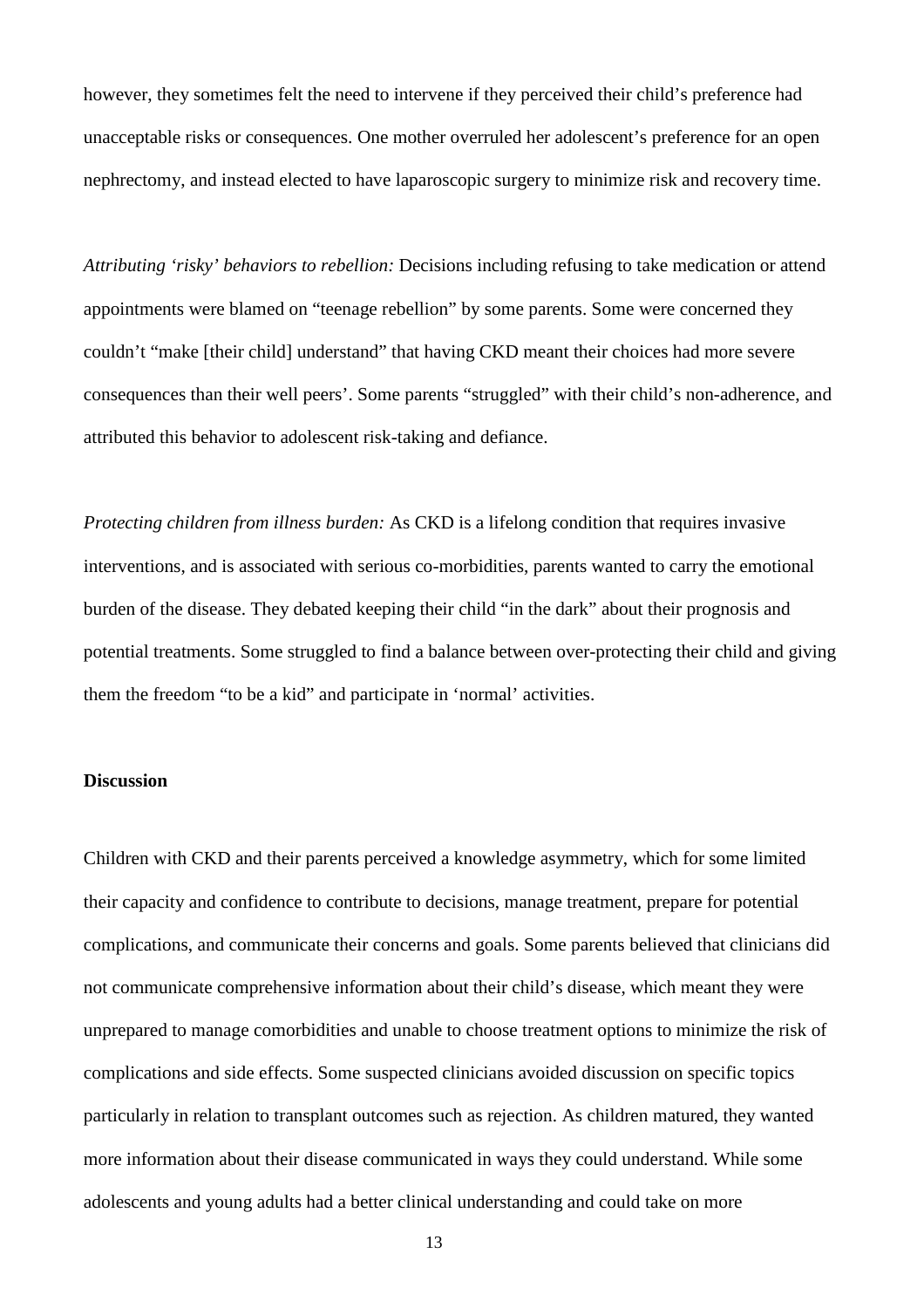responsibilities (e.g. managing medications), some younger children also wanted to be involved in their care and decisions, especially when it constrained their social freedoms. Children sensed that their parents did not want to talk to them about the severity of their disease and prognosis.

Experiential learning and gaining familiarity with the clinical setting enabled some parents to trust their 'gut' instincts, empowering them to communicate concerns about the broader impact of treatments on their child's life, even if it conflicted with the clinician's recommendations. Other parents elected to defer decision-making to their trusted clinician to avoid the pressure of having to make difficult decisions, and were grateful for the comfort and reassurance they provided. The desire for inclusion and control among children with CKD was apparent for decisions that impacted their ability to be "normal kids". They wanted to know about outcomes beyond childhood, including their ability to start a family. Some children sought to regain control through self-management, but felt that their preferences were sometimes ignored or dismissed by their parents and clinicians. This is highlighted by the absence of data from the child perspective recognizing their inherent expertise as the patient.

Parents were challenged with the tension between allowing their child decisional autonomy, and taking responsibility to protect their child from the burden of illness and consequences of high-risk choices and behavior. While some parents claimed they allowed their child to make the decisions, they also believed they should filter communication between the clinician and child, and make the final decision if they disagreed with their child's preferences. Our study also revealed potential miscommunication and differing interpretations between parents and children. For example, one mother attributed her child's non-adherence to "teenage rebellion", whereas the adolescent explained their refusal to take medications was because it made them feel ill. One father explained that his child "doesn't bother [being involved in treatment decisions]" because "she doesn't really have that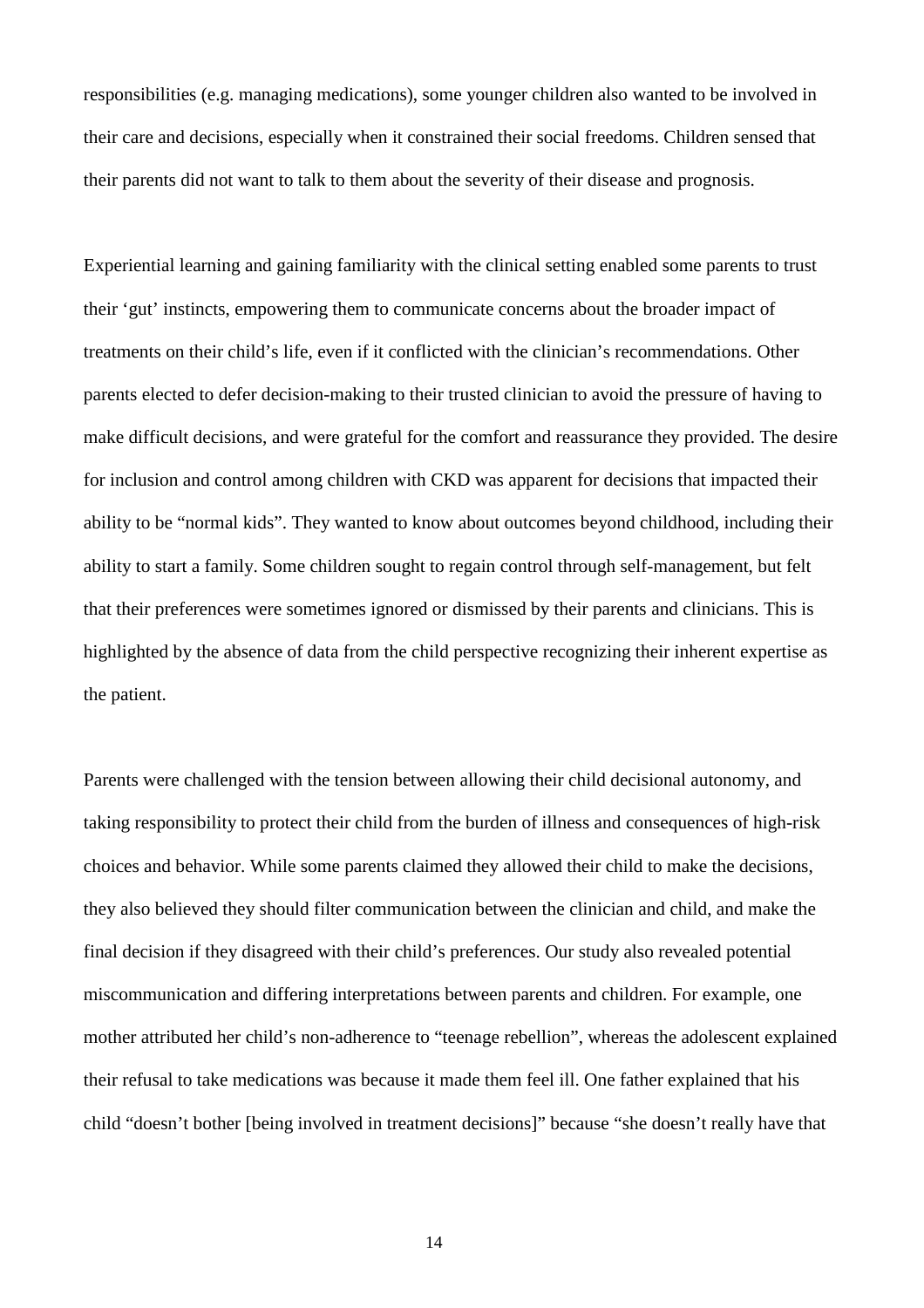understanding", while the younger child explained she "wanted to know more…so [she knows] what is happening in [her] body" but felt "too shy to ask."

As found in previous studies across other childhood chronic conditions, parents may strive to protect their children from the burden of 'knowing' by managing communication about their disease and treatment, however this can mean that children are inadvertently denied opportunities for involvement in their care(7, 14, 22-26). Children want to be aware of what is happening in their own bodies, involved in their own care, and empowered to address concerns and goals that are important to them, particularly as they grow up(6, 12, 15, 24, 27-30). They also desire experience in decisionmaking through incremental involvement to be better prepared for transition into adulthood when they will no longer rely on their parents as proxies for their health care decisions and responsibilities(7, 18, 23, 30, 31).

Mismatches between patient and clinician priorities have been recognized since the early 1960s, resulting in the paradigm shift in the approach to healthcare – from paternalism to partnership(15, 32-36). In pediatrics, differences between parent and clinician priorities have been well established(2, 15, 28, 37). Shared decision-making models have been developed to manage this discordance and while some aspects (e.g. multi-directional information exchange, presenting all options clearly, determining preferences for involvement(10, 32-35, 38-40)) may be applicable to the pediatric setting, they do not specifically address the power imbalance the child faces in the triad(14, 15, 32, 33, 35). The Typology of Youth Participation and Empowerment (TYPE) Pyramid developed for youth empowerment in health promotion suggests a pluralistic approach to youth participation when adults and youth transactionally share control, allowing young people to leverage "social capital" and experience from adults, while still allowing them to defer to adults if desired(41). Aspects of this framework may be useful for researchers and clinicians working in pediatric CKD, however it may not adequately account for the uncertain trajectory of CKD and may not address the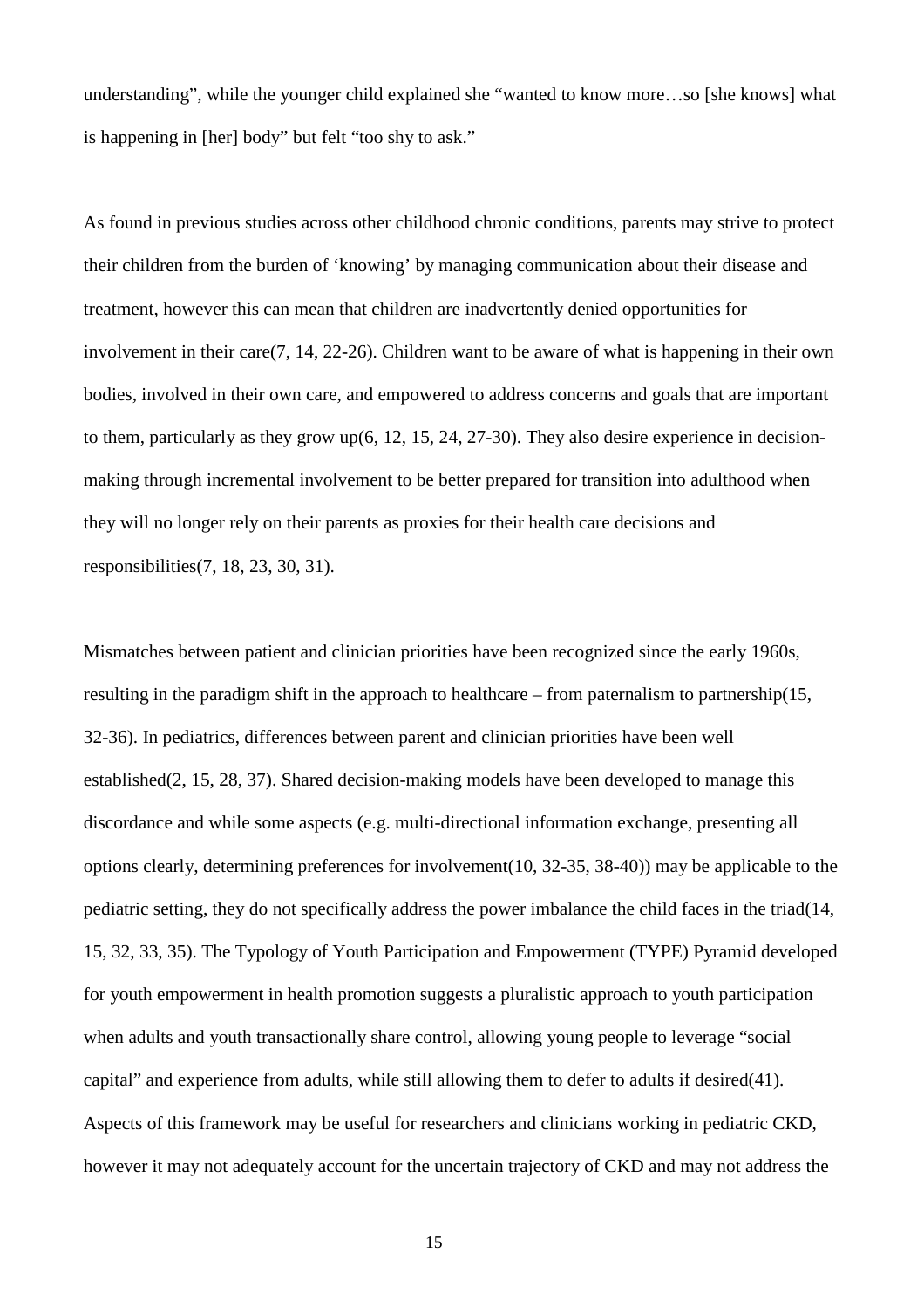changing needs of a developing child. There remains a need to bridge the gap from the parent/clinician to the child, to consider the child's preferences separately from their parents' and to identify effective strategies or frameworks to elicit and integrate the child's perspective in decisionmaking(9, 13, 18, 36, 42, 43).

This study was multinational and offers in-depth insights gained from perspectives of a diverse group of children with CKD and parental caregivers. We achieved data saturation, and used investigator triangulation in the analysis to ensure the themes reflected the breadth and depth of the data. However, there are some potential limitations. All participants were English-speaking and from high income countries, therefore transferability of the findings to other populations and settings is uncertain, but we note that participants were diverse in terms of country of birth and socioeconomic status. Moreover, communication issues experienced are likely to be exacerbated in contexts where all parties in the triad do not speak the same language. While participants likely experienced different types of care and education across different centers, our findings show themes were consistent and relevant across all centers. We acknowledge that we included only one patient on hemodialysis at the time of the study so the views of prevalent patients on hemodialysis may not have been captured extensively. However, children and parents of children previously on hemodialysis discussed their past experiences with hemodialysis and five parents who participated had a child receiving hemodialysis. Our data reflect the views of only two out of the three people in the decisional triad. Clinician perspectives may help to better understand where and why breakdowns in communication occur.

Our findings reveal opportunities for communication training for clinicians to 1) improve transparency in communication, 2) promote partnership with their pediatric patients, and 3) recognize patient and parental expertise. Ensuring parents and children understand all the treatment options (including potential need for treatment), and how they might impact medical, social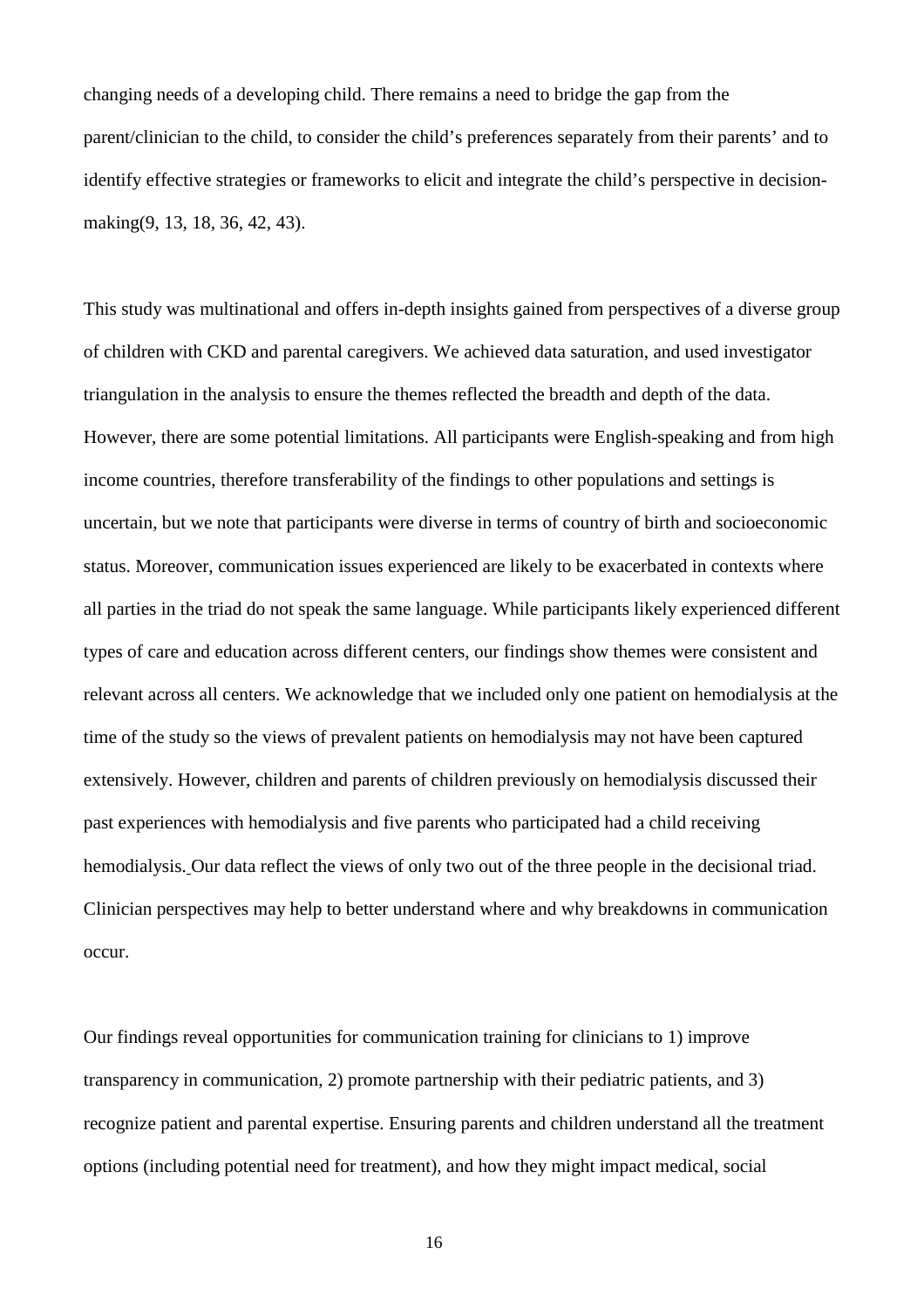participation, and longer-term quality of life outcomes may help to alleviate anxiety over uncertainties and suspicion of censorship, and enable them to prepare for the challenges of living with a chronic disease(2, 8, 23, 28). Partnering with parents to engage children in their own care would involve providing them with appropriate resources and education, creating opportunities for them to be heard, and advocating for their preferences(2, 44). There is also a need to explicitly acknowledge the expertise that parents and children can bring to the decision-making process and to consider these in relation to their preferences when making decisions(14, 15, 32, 38, 44).

The American Academy of Pediatrics and the United Nations advocate to involve children in decisions about their health and treatment(2, 7, 8, 16). However, the lack of child-centred interventions for decision-making denies children a voice in their own care(16). Evidence from the adult population suggests decision coaching in conjunction with decision aids may be effective in increasing participation in decision-making, increasing knowledge, improving alignment of decisions with patient values, and decreasing decisional conflict(12, 45). A systematic review of interventions to support decision-making in pediatrics found that decision-coaching (i.e. individualized, facilitated discussion to prepare the patient for upcoming decision-making(12, 45)) had modest effects in improving the decision-making process, decision alignment between parents and children and satisfaction regarding being informed about options(12). Visual aids, rephrasing, turn-taking, and role-playing, may also be effective for improving communication in children with CKD(13, 22, 46). Journaling can be an effective method to engage children and enables them to express their private experiences and emotions safely(47, 48). Further research is needed to assess the effectiveness of different strategies and interventions for communication and decision-making in the pediatric CKD population, and across disease stages. We suggest the need for more studies to improve communication and shared decision-making that target all three members of the decisional triad(12, 18). An online portal or mobile phone application journaling tool where children can express their preferences, report their symptoms, access decision supports and describe their feelings may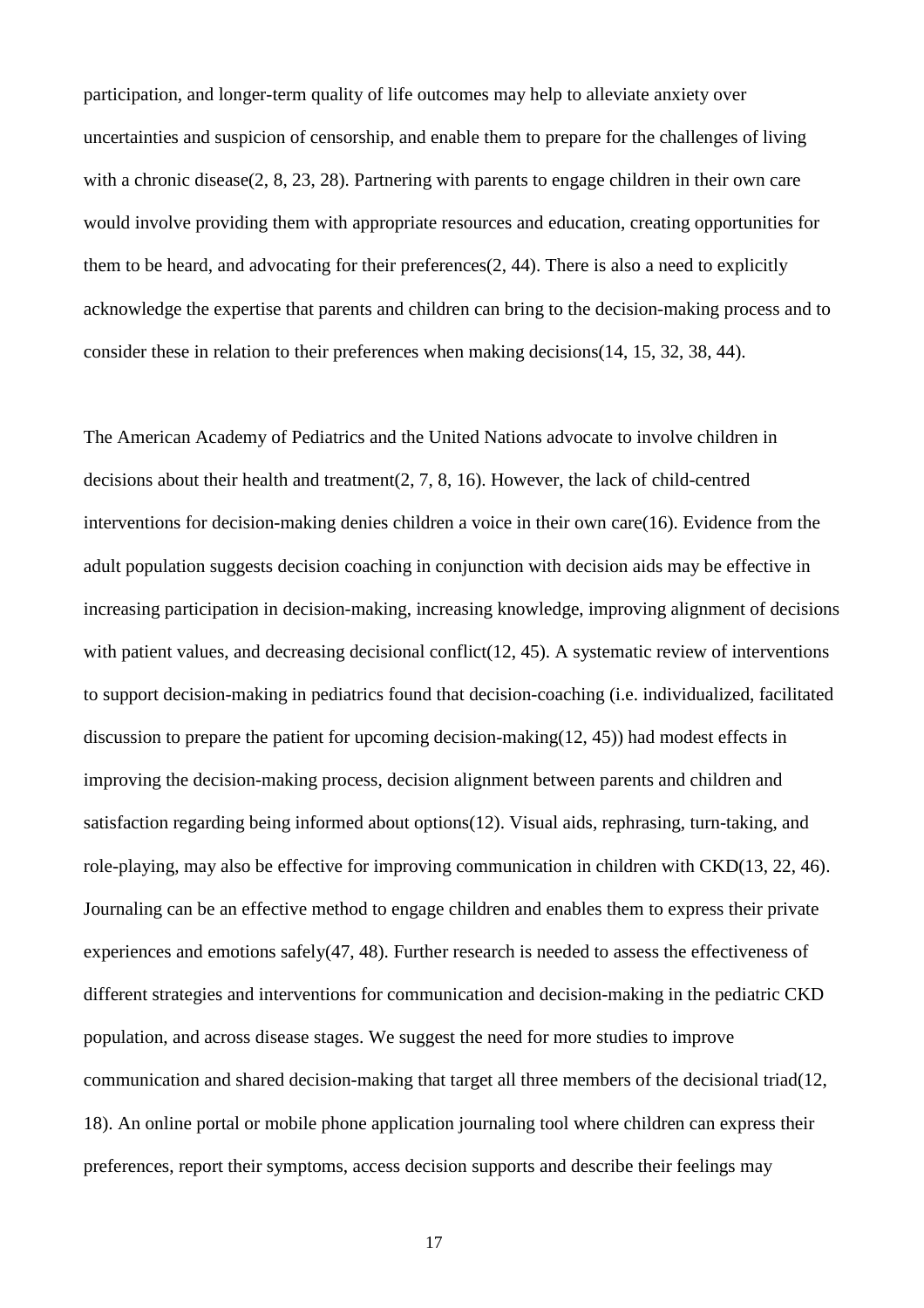empower children to become more active in their health. Children could determine what information they want to share with their parents and health care professionals through a messaging or permission system that could give parents and clinicians access to selected content. We suggest involving children and parents in the development, implementation and evaluation of future interventions to support communication and decision-making in this context, and that future research include a specific focus on their perspectives on decision-making and relationship with multidisciplinary team members including psychologists, social workers, youth workers, and play therapists(18, 30).

A perceived lack of knowledge and poor communication disempowers children and parents from becoming active participants in their care. Parents want comprehensive information in plain language and recognition of their expertise, and are motivated by a strong desire to protect their child. Children want "reassurance" and to understand the long-term implications of their disease and treatment, and involvement in decisions that impact their ability to live a "normal" life, however they struggle to voice their preferences. An absence of data on the child's expertise as the patient highlights the need to invest in building this expertise incrementally and in line with their development to better equip them to become partners in decision-making and prepare them for adulthood. Effective interventions to support communication and shared decision-making are needed. These can lead to better knowledge and understanding of the condition(15, 16, 18, 49) as well as improved health outcomes(5, 8, 22, 39, 50), improved decisional quality(2, 15, 16, 28) and improved patient satisfaction(5, 14, 16, 51).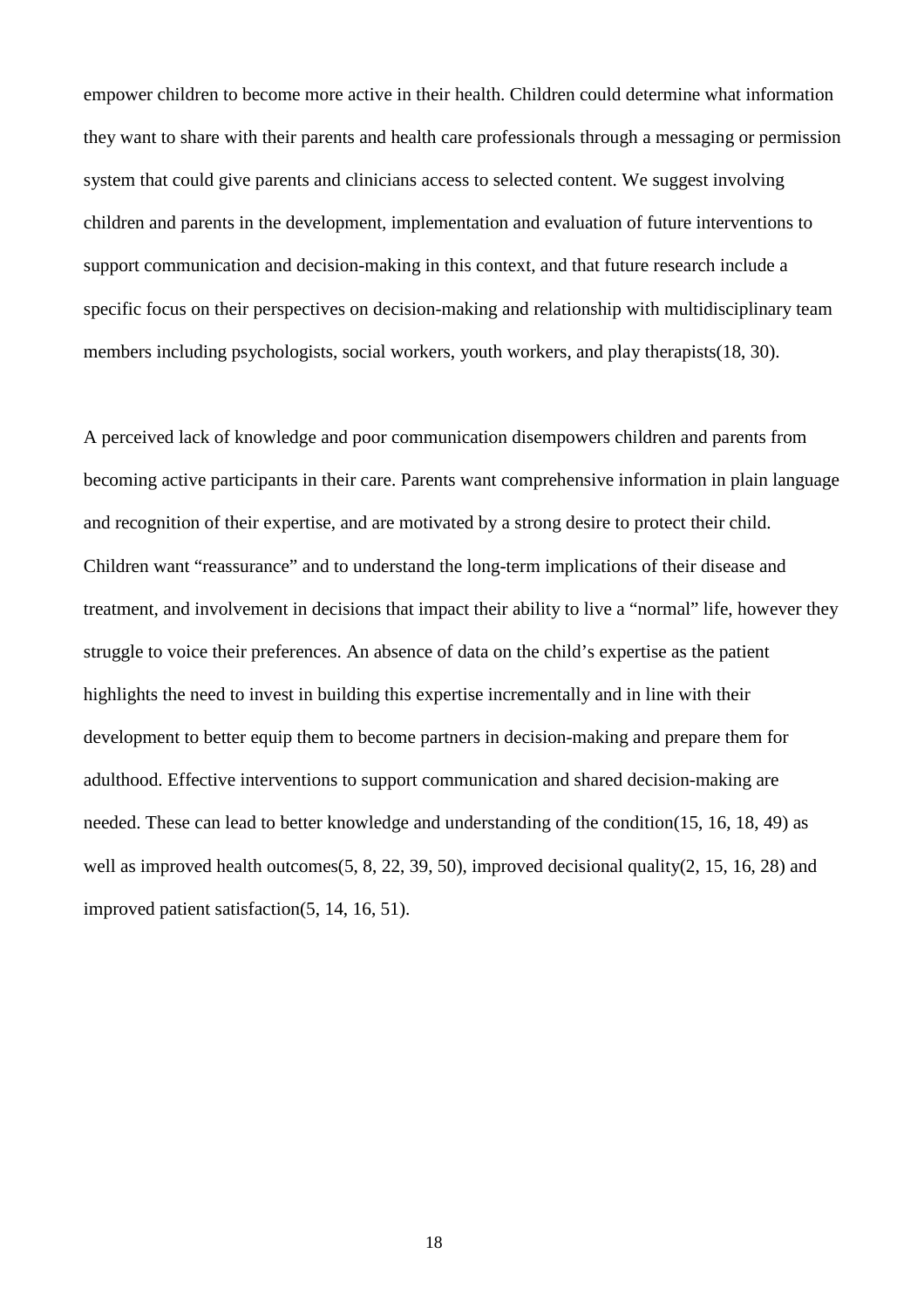## **Supplementary Material:**

Item 1: Participating Sites and Institutional Review Boards Item 2: Child question guide Item 3: Parent question guide

#### **Acknowledgements:**

We are grateful to the families that gave their time to participate in these groups and shared their valuable experience.

**Support:** T.G. is supported by the National Health and Medical Research Council (NHMRC) Program Grant (ID1092957). C.S.H is supported by the NHMRC Program Grant (ID1092957). A.T. is supported by a NHMRC Fellowship (ID1106716). The study was funded by The University of Sydney Research Accelerator grant and the NHMRC Program Grant Better Evidence and Translation in Chronic Kidney Disease (BEAT-CKD) (ID1092957). The funding organizations had no role in the design and conduct of the study; collection, management, analysis and interpretation of the data; preparation, review, or approval of the manuscript.

**Financial disclosure:** The authors have no financial relationships relevant to this article to disclose.

**Potential Conflicts of Interest:** The authors have no conflicts of interest relevant to this article to disclose.

#### **Contributions:**

Research idea and study design: TG, CSH, SB, JCC, AS, AD, AAE, DSG, DB, HKY, JG, MZ, NJAW, SC, SIA, SLG, SF, SS, TBH, JD, MM, SW, WCW, HC, SM, AW, AFR, AJ, LJJ, AT; data acquisition: TG, CSH, SB, JCC, AFR, LJJ, AJ, AT; data analysis/interpretation: TG, CSH, SB, JCC, AS, AD, AAE, DSG, DB, HKY, JG, MZ, NJAW, SC, SIA, SLG, SF, SS, TBH, JD, MM, SW, WCW, HC, SM, AW, AFR, AJ, LJJ, AT; data acquisition: TG, CSH, SB, JCC, AFR, LJJ, AJ, AT;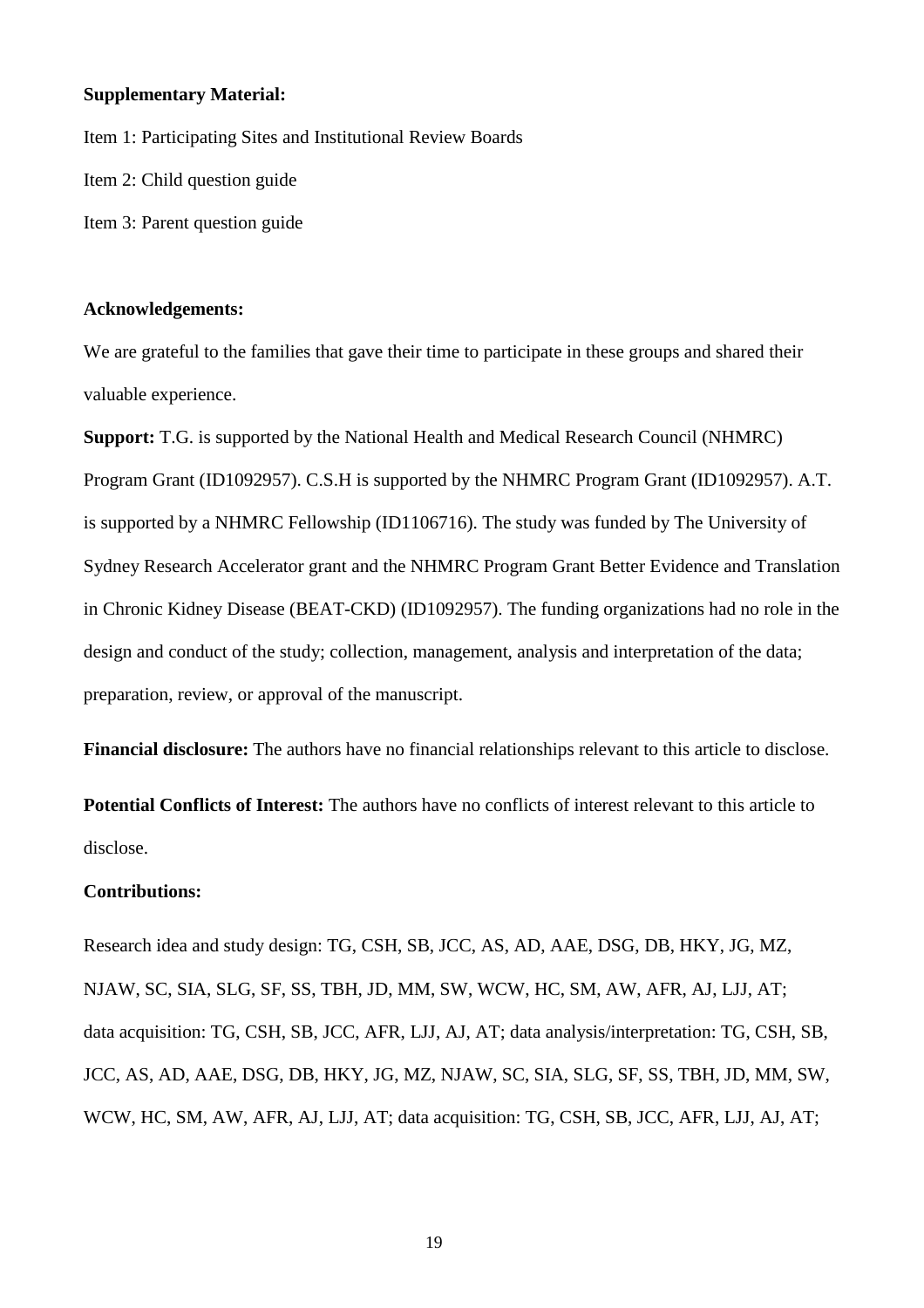supervision or mentorship: JCC, SB, AT. Each author contributed important intellectual content during manuscript drafting or revision and accepts accountability for the overall work by ensuring that questions pertaining to the accuracy or integrity of any portion of the work are appropriately investigated and resolved.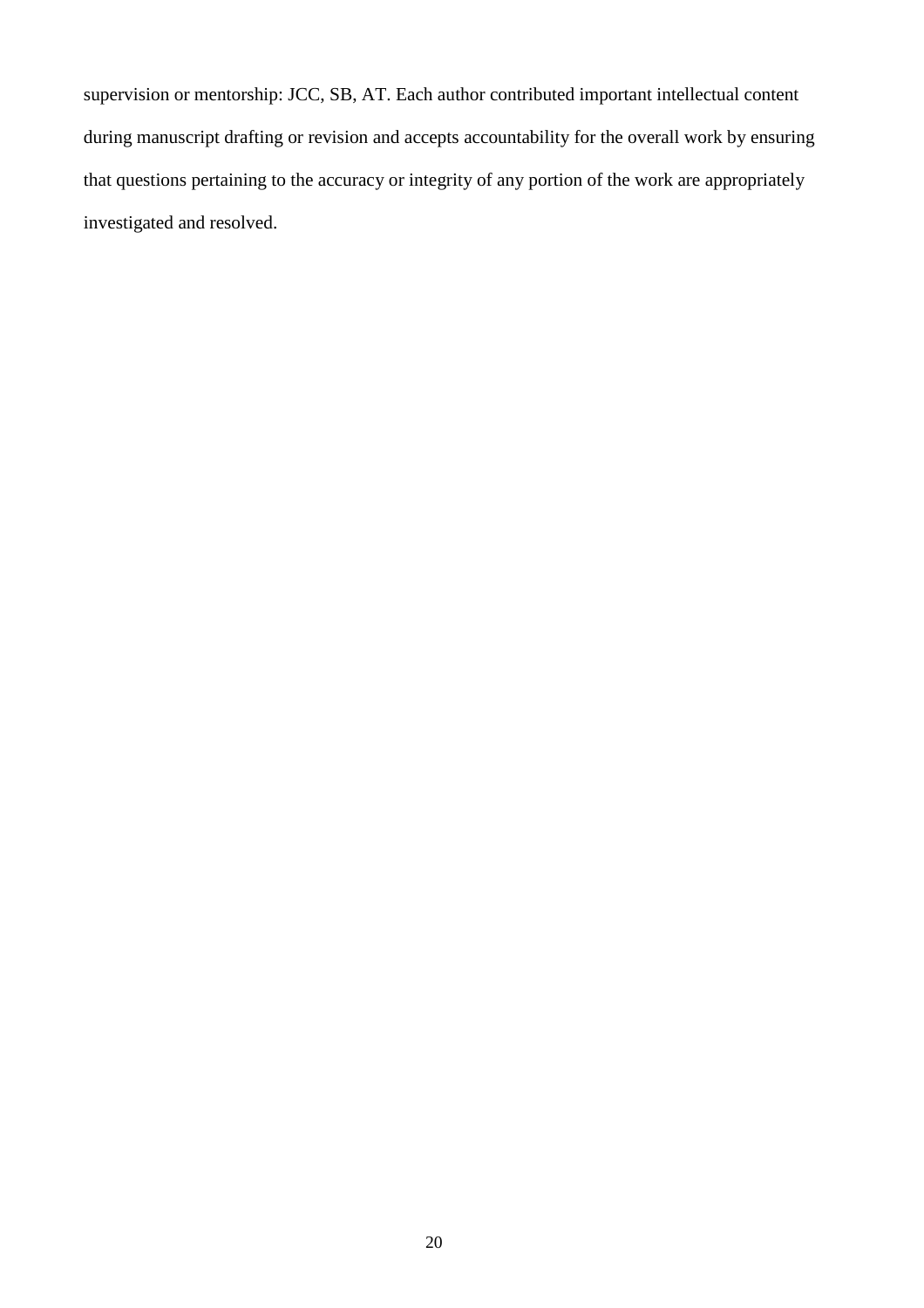# **References**

1. Damm L, Leiss U, Habeler U, Ehrich J. Improving care through better communication: continuing the debate. J Pediatr. 2015;167(2):501-2. e5.

2. Adams RC, Levy SE. Shared Decision-Making and Children With Disabilities: Pathways to Consensus. Pediatrics. 2017:e20170956.

3. Fiks AG, Localio AR, Alessandrini EA, Asch DA, Guevara JP. Shared decision-making in pediatrics: a national perspective. Pediatrics. 2010:peds. 2010-0526.

4. Kelly MM, Hoonakker PL. Getting on the Same Page: Opportunities to Improve Parent-Provider Communication. Hosp Pediatr. 2017;7(9):562-3.

5. Lerret SM, Haglund KA, Johnson NL. Parents' Perspectives on Shared Decision Making for Children With Solid Organ Transplants. J Pediatr Health Care. 2016;30(4):374-80.

6. Coyne I, Amory A, Kiernan G, Gibson F. Children's participation in shared decision-making: Children, adolescents, parents and healthcare professionals' perspectives and experiences. Eur J Oncol Nurs. 2014;18(3):273-80.

7. Coyne I, Harder M. Children's participation in decision-making: Balancing protection with shared decision-making using a situational perspective. J Child Health Care. 2011;15(4):312-9.

8. Ruhe KM, Wangmo T, Badarau DO, Elger BS, Niggli F. Decision-making capacity of children and adolescents—Suggestions for advancing the concept's implementation in pediatric healthcare. Eur J Pediatr. 2015;174(6):775-82.

9. Taub S. Learning to decide: involving children in their health care decisions. Virtual Mentor. 2003;5(8).

10. Stacey D, Légaré F, Pouliot S, Kryworuchko J, Dunn S. Shared decision making models to inform an interprofessional perspective on decision making: a theory analysis. Patient Educ Couns. 2010;80(2):164-72.

11. Stebbing C, Wong IC, Kaushal R, Jaffe A. The role of communication in paediatric drug safety. Arch Dis Child. 2007;92(5):440-5.

12. Feenstra B, Boland L, Lawson ML, Harrison D, Kryworuchko J, Leblanc M, et al. Interventions to support children's engagement in health-related decisions: a systematic review. BMC Pediatr. 2014;14(1):109.

13. Malone H, Biggar S, Javadpour S, Edworthy Z, Sheaf G, Coyne I. Interventions for promoting participation in shared decision- making for children and adolescents with cystic fibrosis. Cochrane Libr. 2017.

14. Gabe J, Olumide G, Bury M. 'It takes three to tango': a framework for understanding patient partnership in paediatric clinics. Soc Sci Med. 2004;59(5):1071-9.

15. Park ES, Cho IY. Shared decision‐making in the paediatric field: a literature review and concept analysis. Scand J Caring Sci. 2017.

16. Wyatt KD, List B, Brinkman WB, Lopez GP, Asi N, Erwin P, et al. Shared decision making in pediatrics: a systematic review and meta-analysis. Acad Pediatr. 2015;15(6):573-83.

17. Chong LS, Sautenet B, Tong A, Hanson CS, Samuel S, Zappitelli M, et al. Range and Heterogeneity of Outcomes in Randomized Trials of Pediatric Chronic Kidney Disease. J Pediatr. 2017;186:110-7. e11.

18. Coyne I, O'Mathúna D, Gibson F, Shields L, Sheaf G. Interventions for promoting participation in shared decision- making for children with cancer. Cochrane Database Syst Rev. 2013;6.

19. Tong A, Samuel S, Zappitelli M, Dart A, Furth S, Eddy A, et al. Standardised Outcomes in Nephrology—Children and Adolescents (SONG-Kids): a protocol for establishing a core outcome set for children with chronic kidney disease. Trials. 2016;17(1):401.

20. Tong A, Sainsbury P, Craig J. Consolidated criteria for reporting qualitative research (COREQ): a 32-item checklist for interviews and focus groups. Int J Qual Health Care. 2007;19(6):349-57.

21. Glaser B. Discovery of grounded theory: Strategies for qualitative research: Routledge; 2017.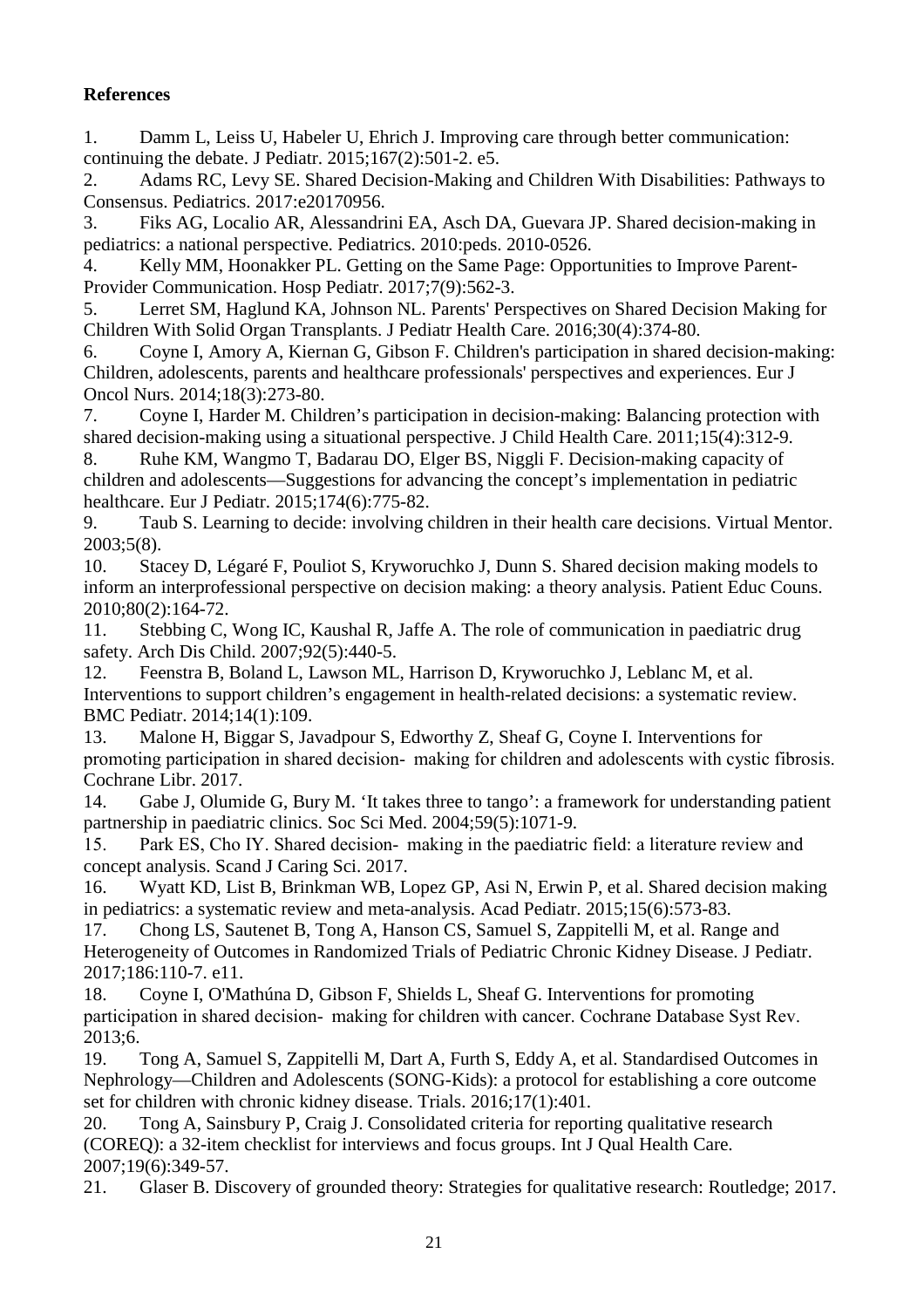22. Butz AM, Walker JM, Pulsifer M, Winkelstein M. Shared decision making in school age children with asthma. Pediatr Nurs. 2007;33(2):111.

23. Miller VA. Parent–child collaborative decision making for the management of chronic illness: A qualitative analysis. Fam Syst Health. 2009;27(3):249.

24. Young B, Dixon-Woods M, Windridge KC, Heney D. Managing communication with young people who have a potentially life threatening chronic illness: qualitative study of patients and parents. Br Med J. 2003;326(7384):305.

25. Zwaanswijk M, Tates K, van Dulmen S, Hoogerbrugge PM, Kamps WA, Bensing JM. Young patients', parents', and survivors' communication preferences in paediatric oncology: Results of online focus groups. BMC pediatrics. 2007;7(1):35.

26. Wright C, Coad J, Morgan S, Stark D, Cable M. 'Just in case': The fertility information needs of teenagers and young adults with cancer. European journal of cancer care. 2014;23(2):189-98.

27. Boylan P. Children's Voices Project: feedback from children and young people about their experience and expectations of healthcare: Commission for Health Improvement; 2004.

28. Fiks AG, Hughes CC, Gafen A, Guevara JP, Barg FK. Contrasting parents' and pediatricians' perspectives on shared decision-making in ADHD. Pediatrics. 2010;127(1):e188-e96.

29. Coyne I. Children's participation in consultations and decision-making at health service level: a review of the literature. Int J Nurs Stud. 2008;45(11):1682-9.

30. Coyne I. Consultation with children in hospital: children, parents' and nurses' perspectives. J Clin Nurs. 2006;15(1):61-71.

31. Koller D. 'Kids need to talk too': inclusive practices for children's healthcare education and participation. J Clin Nurs. 2017;26(17-18):2657 - 68.

32. Makoul G, Clayman ML. An integrative model of shared decision making in medical encounters. Patient Educ Couns. 2006;60(3):301-12.

33. Carnevale FA, Farrell C, Cremer R, Séguret S, Canouï P, Leclerc F, et al. Communication in pediatric critical care: a proposal for an evidence-informed framework. J Child Health Care. 2016;20(1):27-36.

34. Elwyn G, Frosch D, Thomson R, Joseph-Williams N, Lloyd A, Kinnersley P, et al. Shared decision making: a model for clinical practice. J Gen Intern Med. 2012;27(10):1361-7.

35. Siminoff LA, Step MM. A communication model of shared decision making: accounting for cancer treatment decisions. Health Psychol. 2005;24(4S):S99.

36. Opel DJ. A push for progress with shared decision-making in pediatrics. Pediatrics. 2017;139(2):e20162526.

37. Salter EK. Deciding for a child: a comprehensive analysis of the best interest standard. Theor Med Bioeth. 2012;33(3):179-98.

38. Towle A, Godolphin W. Framework for teaching and learning informed shared decision making. Br Med J. 1999;319(7212):766.

39. Charles C, Gafni A, Whelan T. Shared decision-making in the medical encounter: what does it mean?(or it takes at least two to tango). Soc Sci Med. 1997;44(5):681-92.

40. Charles C, Gafni A, Whelan T. Decision-making in the physician–patient encounter: revisiting the shared treatment decision-making model. Soc Sci Med. 1999;49(5):651-61.

41. Wong NT, Zimmerman MA, Parker EA. A typology of youth participation and empowerment for child and adolescent health promotion. American Journal of Community Psychology. 2010;46(1- 2):100-14.

42. Söderbäck M, Coyne I, Harder M. The importance of including both a child perspective and the child's perspective within health care settings to provide truly child-centred care. J Child Health Care. 2011;15(2):99-106.

43. Bauchner H. Shared decision making in pediatrics. Arch Dis Child. 2001;84(3):246-.

44. Berlinger N, Barfield R, Fleischman AR. Facing persistent challenges in pediatric decisionmaking: new Hastings Center guidelines. Pediatrics. 2013;132(5):789-91.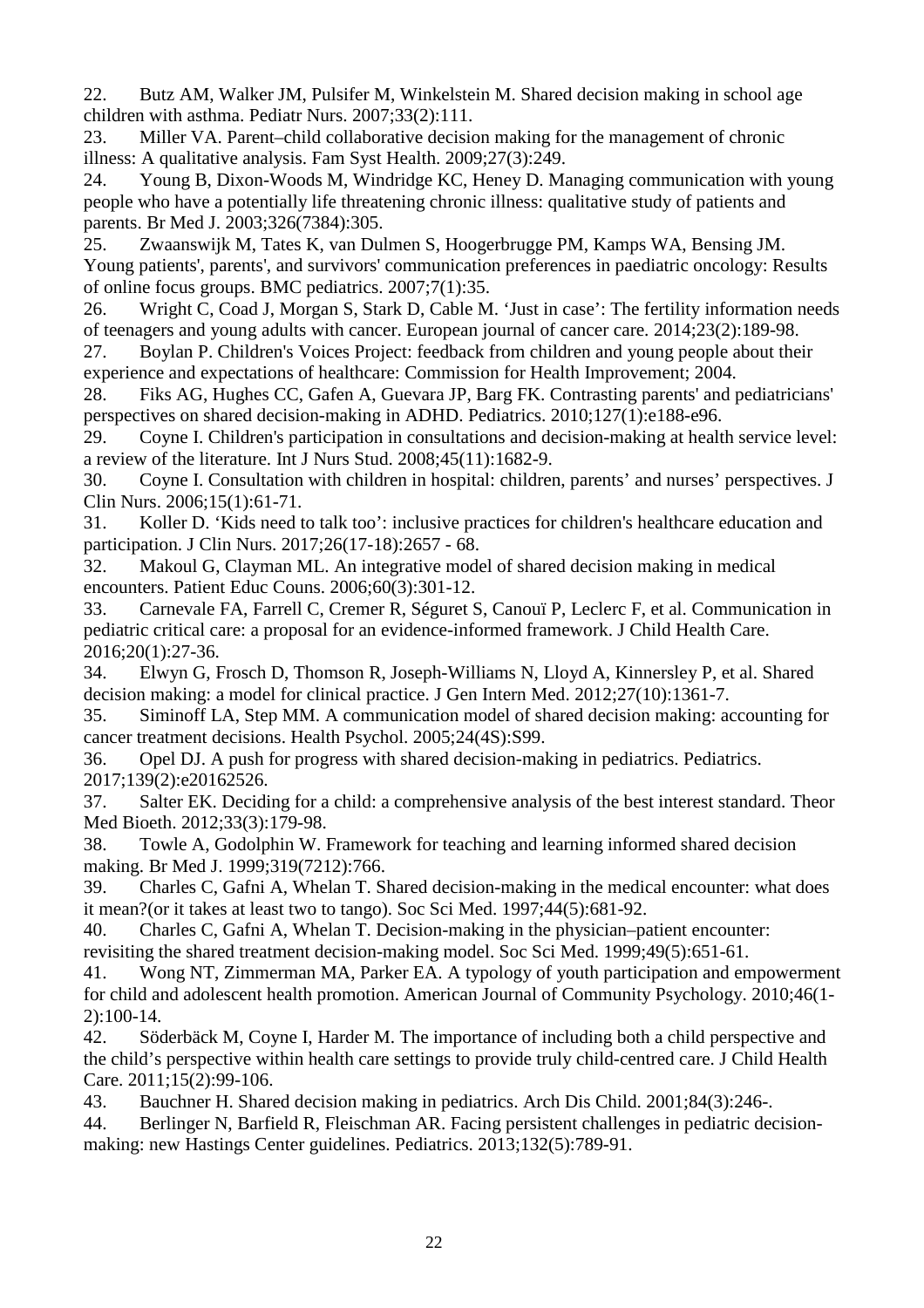45. Stacey D, Kryworuchko J, Bennett C, Murray MA, Mullan S, Légaré F. Decision coaching to prepare patients for making health decisions: a systematic review of decision coaching in trials of patient decision AIDS. Med Decis Making. 2012;32(3):E22-E33.

46. Dyer K, Luce SC. Teaching practical communication skills: AAMR; 1996.

47. Campbell C. Middle years students' use of self-regulating strategies in an online journaling environment. J Educ Techno Soc. 2009;12(3):98.

48. Tong A, Henning P, Wong G, McTaggart S, Mackie F, Carroll RP, et al. Experiences and perspectives of adolescents and young adults with advanced CKD. Am J Kidney Dis. 2013;61(3):375-84.

49. Lyon ME, Garvie PA, McCarter R, Briggs L, He J, D'Angelo LJ. Who will speak for me? Improving end-of-life decision-making for adolescents with HIV and their families. Pediatrics. 2009;123(2):e199-e206.

50. Wissow LS, Gadomski A, Roter D, Larson S, Brown J, Zachary C, et al. Improving child and parent mental health in primary care: a cluster-randomized trial of communication skills training. Pediatrics. 2008;121(2):266-75.

51. Lyon ME, Garvie PA, Briggs L, He J, McCarter R, D'Angelo LJ. Development, feasibility, and acceptability of the Family/Adolescent-Centered (FACE) Advance Care Planning intervention for adolescents with HIV. J Palliat Med. 2009;12(4):363-72.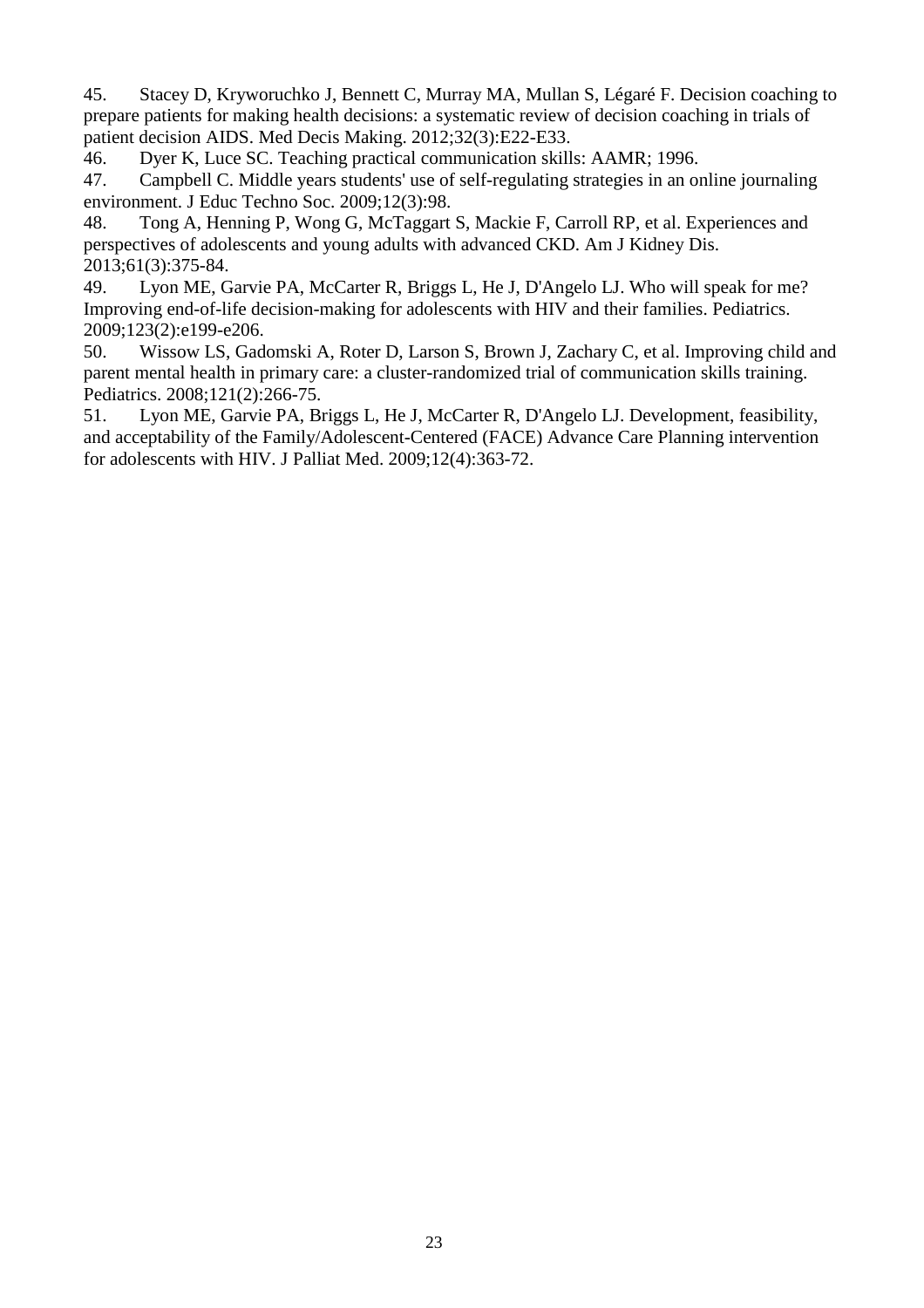| <b>Characteristics</b><br>n(%)                    |         |
|---------------------------------------------------|---------|
| Gender                                            |         |
| Male                                              | 19 (56) |
| Female                                            | 15(44)  |
| Country of birth                                  |         |
| Australia                                         | 13 (38) |
| Canada                                            | 5(15)   |
| <b>USA</b>                                        | 14(41)  |
| Other*                                            | 2(6)    |
| Age (years)                                       |         |
| 8-12 (young children)                             | 10(29)  |
| 13-17 (adolescents)                               | 20(59)  |
| 18-21 (young adults)                              | 4(12)   |
| Current CKD <sup>**</sup> treatment stage         |         |
| <b>CKD 1-5</b>                                    | 17(50)  |
| Home peritoneal dialysis                          | 4(12)   |
| In-center hemodialysis                            | 1(3)    |
| Transplant                                        | 12(35)  |
| Primary kidney disease                            |         |
| Congenital abnormalities of kidneys/urinary tract | 12(35)  |
| Nephrotic syndrome (cause not specified)          | 4(12)   |
| Focal segmental glomerulosclerosis                | 3(9)    |
| Polycystic kidney disease                         | 2(6)    |
| Cystinosis                                        | 1(3)    |
| IgA nephropathy                                   | 1(3)    |
| Not reported or not known                         | 11(32)  |

**Table 1. Characteristics of the child participants (N=34)**

\*Other includes: Mexico, New Zealand; \*\*CKD: chronic kidney disease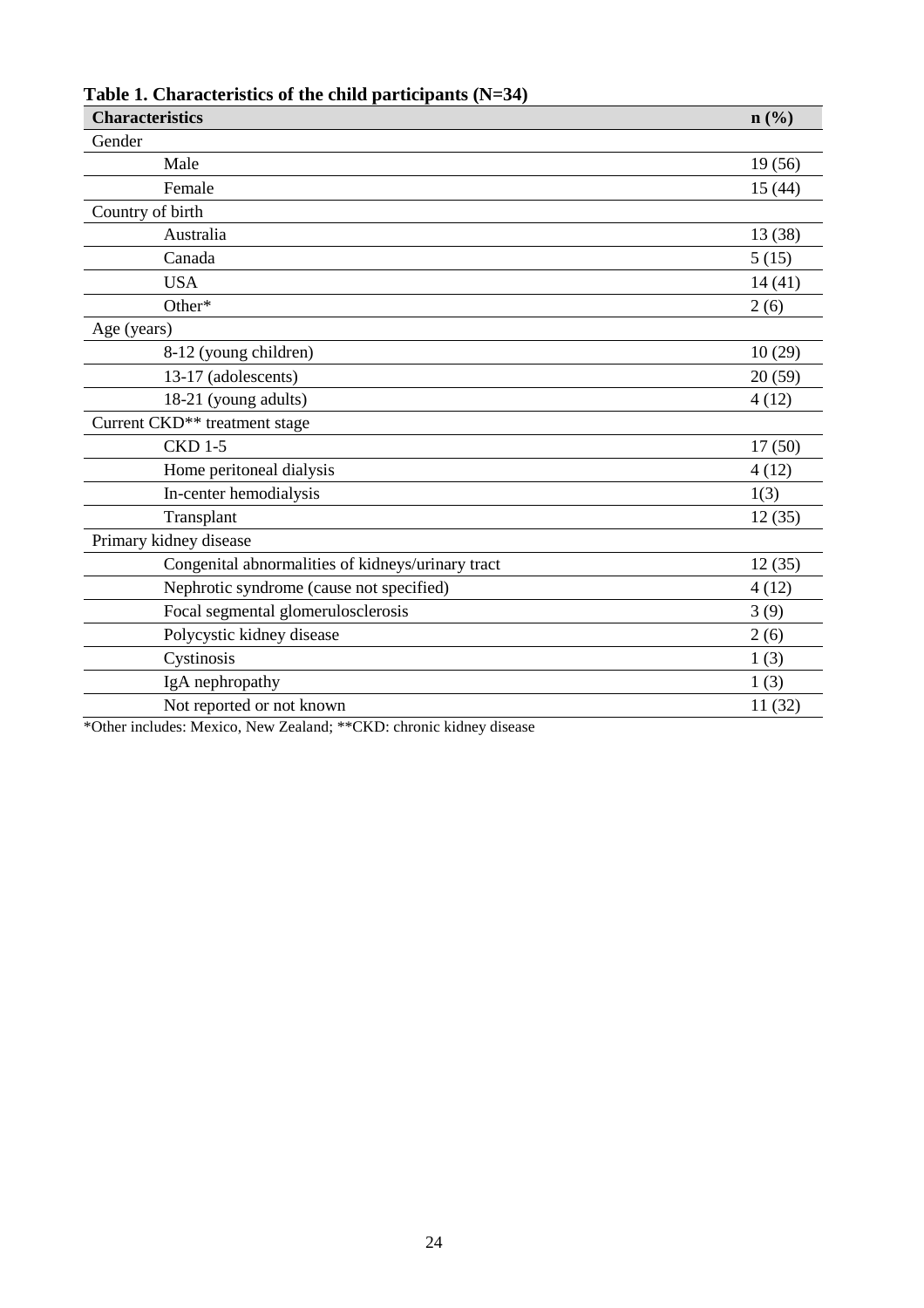| <b>Characteristics</b>     |                                                      |                  |                  |                | n(%)    |
|----------------------------|------------------------------------------------------|------------------|------------------|----------------|---------|
| Gender                     |                                                      |                  |                  |                |         |
|                            | Male                                                 |                  |                  |                | 13(21)  |
|                            | Female                                               |                  |                  |                | 49 (79) |
| Carer relationship         |                                                      |                  |                  |                |         |
|                            | Mother†                                              |                  |                  |                | 47 (76) |
|                            | Father†                                              |                  |                  |                | 13(21)  |
|                            | Other (grandmother, aunt)                            |                  |                  |                | 2(4)    |
| Country of birth           |                                                      |                  |                  |                |         |
|                            | Australia                                            |                  |                  |                | 11(18)  |
|                            | <b>USA</b>                                           |                  |                  |                | 9(15)   |
|                            | Canada                                               |                  |                  |                | 8(13)   |
|                            | Other*                                               |                  |                  |                | 25(40)  |
|                            | Not reported                                         |                  |                  |                | 9(15)   |
| Age (years)                |                                                      |                  |                  |                |         |
|                            | $21 - 30$                                            |                  |                  |                | 4(6)    |
|                            | $31 - 40$                                            |                  |                  |                | 10(16)  |
|                            | $41 - 50$                                            |                  |                  |                | 28 (45) |
|                            | $51 - 60$                                            |                  |                  |                | 8(13)   |
|                            | Not reported                                         |                  |                  |                | 12(19)  |
| Highest level of education |                                                      |                  |                  |                |         |
|                            | Bachelor degree or higher                            |                  |                  |                | 19(31)  |
|                            | Diploma/certificate/trade                            |                  |                  |                | 18 (29) |
|                            | Secondary school                                     |                  |                  |                | 11(18)  |
|                            | Primary school                                       |                  |                  |                | 2(3)    |
|                            | Not reported                                         |                  |                  |                | 12(19)  |
|                            | Household annual income (before tax, local currency) |                  |                  |                |         |
|                            |                                                      | <b>US</b>        | CAD              | <b>AUD</b>     | Total   |
|                            | \$0-39,000                                           | 5                | 1                | $\overline{c}$ | 8(13)   |
|                            | \$40,000 - \$59,999                                  | $\overline{c}$   | $\mathbf{1}$     | $\sqrt{ }$     | 10(16)  |
|                            | \$60,000 - \$84,999                                  | $\boldsymbol{0}$ | 6                | 6              | 12(19)  |
|                            | \$85,000-\$124,999                                   | $\overline{7}$   | $\overline{2}$   | 3              | 12(19)  |
|                            | > \$125,000                                          | $\overline{2}$   | 1                | 5              | 8(13)   |
|                            | Not reported                                         | 5                | $\boldsymbol{0}$ | 7              | 12(19)  |
| Child's age (years)        |                                                      |                  |                  |                |         |
|                            | $0 - 7$                                              |                  |                  |                | 7(11)   |
|                            | $8 - 12$                                             |                  |                  |                | 18 (29) |
|                            | 13-17                                                |                  |                  |                | 32(52)  |
|                            | 18-21                                                |                  |                  |                | 3(5)    |
|                            | Not reported                                         |                  |                  |                | 2(3)    |
|                            | Child's CKD** treatment stage                        |                  |                  |                |         |
|                            | $1 - 5$                                              |                  |                  |                | 25(40)  |
|                            | Home peritoneal dialysis                             |                  |                  |                | 8(13)   |
|                            | In-center hemodialysis                               |                  |                  |                | 5(8)    |
|                            | Dialysis, non-specified                              |                  |                  |                | 1(2)    |
|                            | Transplant                                           |                  |                  |                | 22(35)  |
|                            | Not reported                                         |                  |                  |                | 1(2)    |

# **Table 2. Characteristics of the parent participants (N=62)**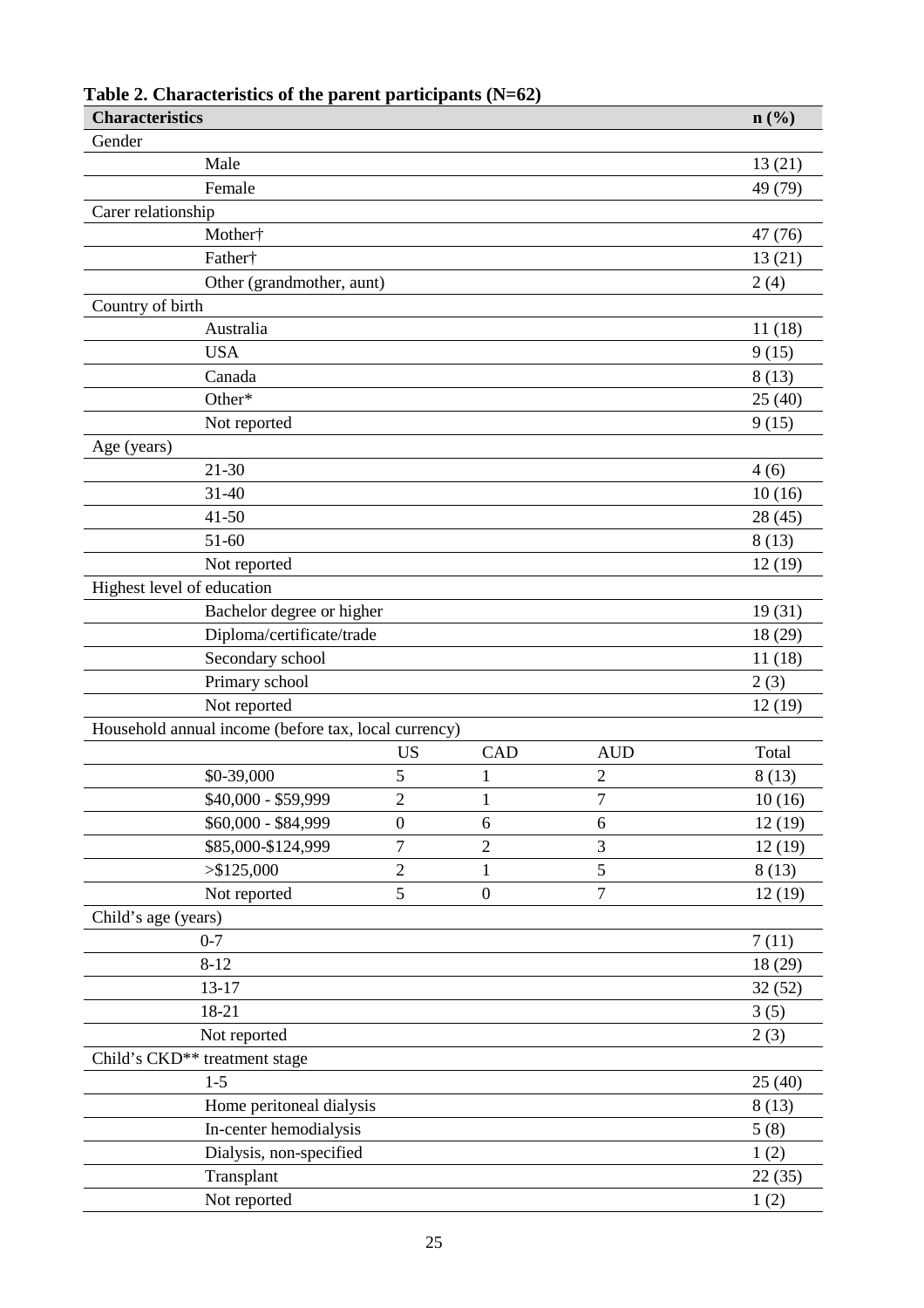| Child's primary kidney disease                    |        |
|---------------------------------------------------|--------|
| Congenital abnormalities of kidneys/urinary tract | 15(25) |
| Nephrotic syndrome (cause not specified)          | 9(15)  |
| Focal segmental glomerulosclerosis                | 4(6)   |
| Polycystic kidney disease                         | 4(6)   |
| <b>PUV</b>                                        | 4(6)   |
| Other <sup>^</sup>                                | 9(15)  |
| No reported or not known                          | 17(28) |

† Twenty (32%) parents were 10 couples with one child with CKD

\*Other includes: England, Ethiopia, Fiji, India, Kenya, Mexico, New Zealand, Pakistan, Poland, Somalia, Vietnam; \*\*CKD: chronic kidney disease; ^Other includes: Cystinosis, Eagle Barret Syndrome, IGA Nephropathy, Scleroderma, Neurogenic bladder, bladder obstruction, reflux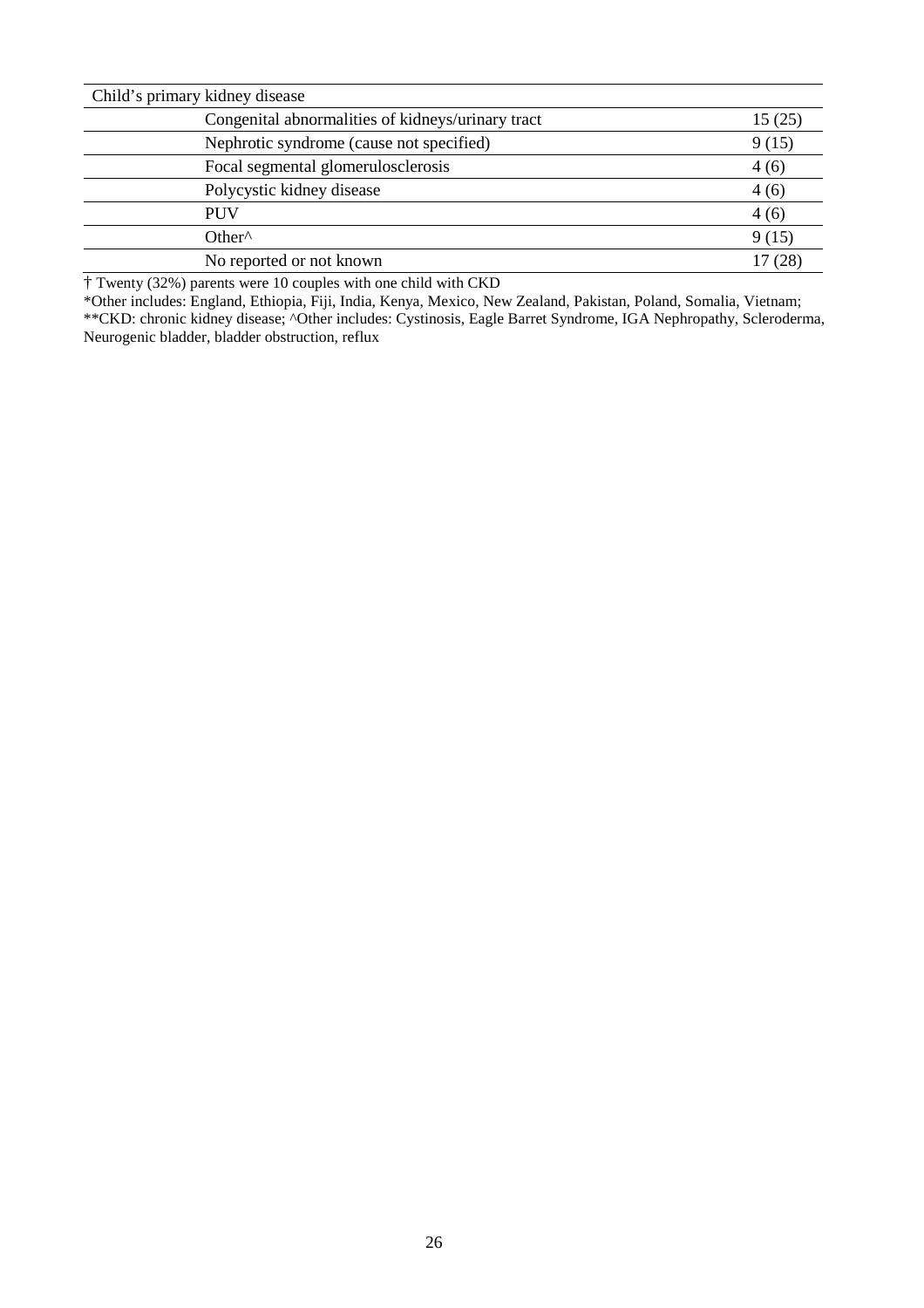# **Table 3: Selected illustrative quotations**

| <b>Theme</b>                        | Illustrative Quotations (participant, child's age, CKD stage, country)                                                                                                                                                                                                                                                                                                                                                             |  |
|-------------------------------------|------------------------------------------------------------------------------------------------------------------------------------------------------------------------------------------------------------------------------------------------------------------------------------------------------------------------------------------------------------------------------------------------------------------------------------|--|
| Disempowered by knowledge imbalance |                                                                                                                                                                                                                                                                                                                                                                                                                                    |  |
| Unprepared and ill-informed         | They got us bits and pieces of information. It was more medical. Some of it was hard for us to understand. (Father, 8-10y, transplant, Australia)                                                                                                                                                                                                                                                                                  |  |
|                                     | I never felt like I had enough information about the procedures. Sometimes I just feel like I'm getting railroaded into things. (Mother, 13-17y, transplant, Australia)                                                                                                                                                                                                                                                            |  |
|                                     | I think parents should be given more education, so that we know what's going on, and we know more about the disease. We lack a lot of outcomes of the studies<br>you do, we should be informed about that. (Father, 8-10y, CKD, Australia)                                                                                                                                                                                         |  |
|                                     | It's also a Catch-22 because we want to keep his kidneys as long as we can, keep it healthy for as long as we can. But at the same time, once he reaches 18, he's<br>no longer a child, so finding a kidney is going to be harder. (Mother, 13-17y, CKD, US)                                                                                                                                                                       |  |
|                                     | If you had just told me that was a side effect I'd be prepared. (Grandmother, 13-17, CKD, Australia)                                                                                                                                                                                                                                                                                                                               |  |
|                                     | They were saying things like, oh you won't know yourself, it'll be a magical experience, you'll get to do all these things you've never done, it's going to be wonderful<br>to have this life you've never had, and then it hasn't been. (Mother, 13-17, transplant, Australia)                                                                                                                                                    |  |
|                                     | So giving false hope, reallyinstead of a more realistic, instead of painting a fantasy that everything's going to be better. (Mother, 13-17y, CKD, Australia)                                                                                                                                                                                                                                                                      |  |
|                                     | For a few years I thought he only had one kidney and that was it. And then, at one appointment, she just said, "Oh, well when he has his transplant", and I was like,<br>"What are you talking about?" That was kind of when I found out. (Mother, 13-17y, CKD, US)                                                                                                                                                                |  |
|                                     | I wanted to know if I would get better, but the answer she said didn't actually make any sense. Something printed out in words that I could understand [would be<br>useful]. (Girl, 8-12y, CKD, Australia)                                                                                                                                                                                                                         |  |
|                                     | When you have a kidney transplant they say it can last up to 15 years. But I don't know what happens after that. (Girl, 13-17y, transplant, US)                                                                                                                                                                                                                                                                                    |  |
| Suspicion of censorship             | They say you get kidney rejection episodes which can scar the kidney. I think we've had one, but they haven't told us. (Mother, 8-12y, transplant, Australia)                                                                                                                                                                                                                                                                      |  |
|                                     | [For] his disease [they] are doing cure trials in America starting from this year, but the doctors won't acknowledge it when I bring it up. (Mother, 13-17y, dialysis,<br>Australia)                                                                                                                                                                                                                                               |  |
|                                     | They didn't say anything, they just said, "His blood pressure is too high, and you need to go to the Emergency Room." (Mother, 18-21y, transplant, US)                                                                                                                                                                                                                                                                             |  |
|                                     | The biggest challenge that I see- and the biggest impact to [her daughter's] life- is her delayed development and her learning disabilities, things that I'm now told<br>go hand-in-hand with transplantation and kidney failure. (Mother, 13-17y, transplant, Canada)                                                                                                                                                             |  |
|                                     | My mom was crying about it, and I was like, "Why are you crying, what's going on?" And she was like, "You might have a transplant". And I was like, "What's that?"<br>And she wouldn't tell me because I was young. (Girl, 13-17y, transplant, US)                                                                                                                                                                                 |  |
|                                     | I feel like sometimes like I don't get told everything. But I don't know if I am or not. (Girl, 13-17y, CKD, Australia)                                                                                                                                                                                                                                                                                                            |  |
| Inadequacy as technicians           | They gave me two options, whether you want to do peritoneal dialysis or haemodialysis, but I chose haemodialysis because I wasn't confident that I could do the<br>dialysis at home. (Mother, 13-17y, transplant, Australia)                                                                                                                                                                                                       |  |
|                                     | It is the most helpless feeling. You can't do nothing. (Father, 13-17y, transplant, Australia)                                                                                                                                                                                                                                                                                                                                     |  |
|                                     | They're like, "and you're going to have to monitor her blood pressure but don't worry, we're going to get you a cuff". Within a week we were going by ambulance<br>back to the hospital because no one told me how to work the blood pressure cuff. (Mother, 13-17y, CKD, US)                                                                                                                                                      |  |
| <b>Recognizing own expertise</b>    |                                                                                                                                                                                                                                                                                                                                                                                                                                    |  |
| Intuition and instinct unique       | I'm following my 'mum gut' and I think they respect that. (Mother, 8-12y, CKD, Australia)                                                                                                                                                                                                                                                                                                                                          |  |
| to parental bond                    | The only reason I brought him into the hospital that day was because he was breathing more heavily than usual. (Mother, 0-7y, dialysis, Canada)                                                                                                                                                                                                                                                                                    |  |
|                                     | He had dry lips, and I thought 'hang on, you drink so much, why are your lips always cracked?' So I took him to my local GP. Luckily he listened to me, He was down<br>to 29 per cent function, that's how we found out. The pediatrician said if I'd asked her it would've been a straight out no, but I taught her a lesson now that any mum<br>that's got any queries, that she will listen to. (Mother, 8-12y, CKD, Australia) |  |
|                                     | So the struggle with our local MDs, to get us here. She had shown all these signs and symptoms. I went to see pediatricians, I went to see doctors but nothing, they<br>kept saying, "Oh, she's going to grow, she's this, she's that, blah, blah". (Mother, 8-12y CKD, Canada)                                                                                                                                                    |  |
|                                     | It took me pressuring the doctors, and pressuring the doctors, to figure out what was going on with her. (Mother, 13-17y, dialysis, US)                                                                                                                                                                                                                                                                                            |  |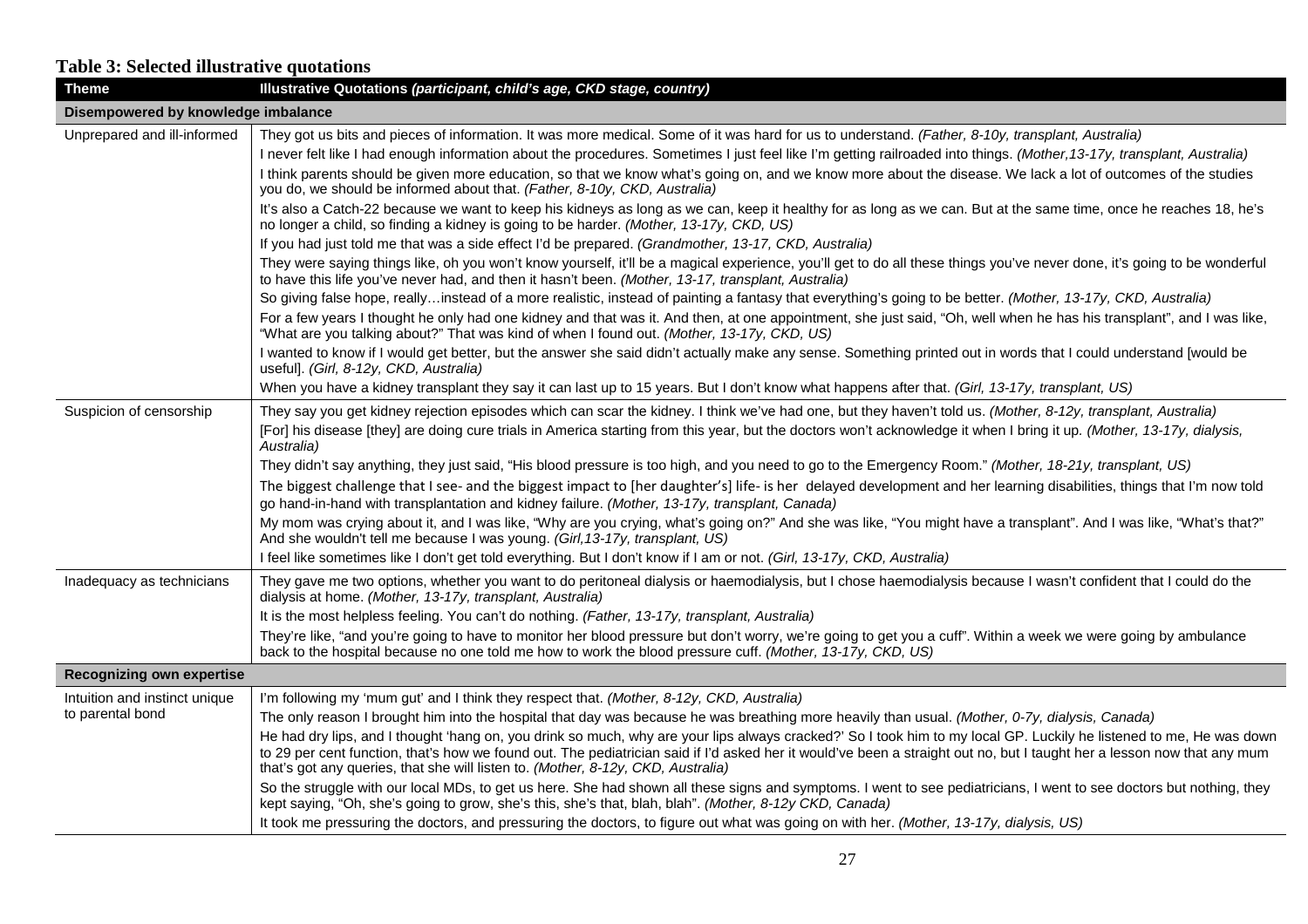| Emerging wisdom and<br>confidence                      | I think you sometimes have to put your views [forward]. He [doctor] is the expert. [However] when you are at home you know what is going on. (Mother, 8-12y,<br>transplant, Australia)                                                                                                                                                                                                                                                                                             |  |
|--------------------------------------------------------|------------------------------------------------------------------------------------------------------------------------------------------------------------------------------------------------------------------------------------------------------------------------------------------------------------------------------------------------------------------------------------------------------------------------------------------------------------------------------------|--|
|                                                        | You know your child. (Mother, 13-17y, transplant, Australia)                                                                                                                                                                                                                                                                                                                                                                                                                       |  |
|                                                        | Initially whatever they would say, we would say okay, but now we question everything Why? What is that going to tell us? Why are you doing that? Is there any risk?<br>Why do you think he needs it? I always ask. (Mother, 8-12y, transplant, Australia)                                                                                                                                                                                                                          |  |
|                                                        | I continually now wonder whether it wouldn't have been wiser to transplant her much earlier. And it's the one thing that I would ask, that they look at and study-<br>because it seems to me almost like a black art. How do you know when she needs a transplant? (Mother, 13-17y, transplant, Canada)                                                                                                                                                                            |  |
|                                                        | They've been so upfront and honest with it. I'm so thankful that my GP listened to me and didn't question it or didn't blame me. (Mother, 8-12y, CKD, Australia)                                                                                                                                                                                                                                                                                                                   |  |
| Identifying opportunities for<br>control and inclusion | I think now we have become quite vocal in what we want. Especially with immunosuppression. We have seen the effects on [our son], so sometimes it is a bit of a<br>fight with the doctor. (Mother, 8-12y, transplant, Australia)                                                                                                                                                                                                                                                   |  |
|                                                        | He's got another biopsy soon. And I'm thinking why are we having another one? And they're like 'just to see where we are'? And I'm thinking, is this really<br>necessary? Does he really need it? (Mother, 13-17y, transplant, Australia)                                                                                                                                                                                                                                          |  |
|                                                        | I started doing all my medications, I want it to get to the point where I don't need them to do anything. Not depend on my parents, or fixing the medications I need to<br>take, or the dosages. (Boy, 18-21y, transplant, USA)                                                                                                                                                                                                                                                    |  |
|                                                        | I tend to know a lot in general, like I look into the details of each test, because I know that there's going to be specific ranges which I have to be within. (Boy, 13-17y,<br>transplant, Australia)                                                                                                                                                                                                                                                                             |  |
|                                                        | It was very tiring for me to have dialysis and go to school, so I asked my mum to sign me up, so I started homeschool. (Boy, 18-21y, transplant, USA)                                                                                                                                                                                                                                                                                                                              |  |
|                                                        | When I ask a question that I really want to know I feel good about it because then I'm aware and I know what is going on with my kidney. (Girl, 13-17y, CKD,<br>Australia)                                                                                                                                                                                                                                                                                                         |  |
|                                                        | They give us choices and keep us well-informed the doctors have been pretty good with their explanations of the medicines. (Mother, 8-12 y, CKD, Australia                                                                                                                                                                                                                                                                                                                         |  |
| Empowering participation in                            | The doctors did well with making sure she knew what medications she was taking, how much she was taking, what they were for. (Mother, 13-17y, dialysis, US)                                                                                                                                                                                                                                                                                                                        |  |
| children                                               | I know my doctor so well, you can say anything and he'll try make it happen. (Girl, 13-17y, CKD, Australia)                                                                                                                                                                                                                                                                                                                                                                        |  |
|                                                        | They [doctors] understand. (Boy, 13-17y, transplant, Australia)                                                                                                                                                                                                                                                                                                                                                                                                                    |  |
|                                                        | I'm just worried 'cause you're like, at the moment it's in your mum and dad's hands, when you get older you've got to take it into your own hands, got to know about<br>the medications and stuff. (Boy, 13-17y, transplant, Australia)                                                                                                                                                                                                                                            |  |
| <b>Striving to assert own priorities</b>               |                                                                                                                                                                                                                                                                                                                                                                                                                                                                                    |  |
| Negotiating broader life<br>impacts                    | I'm thinking broader, more about their ability to live independently, be an adult. It really worries me how she's going to carry on as she gets older and graduates from<br>high school. What she's going to be able to do, and whether she's going to be able to live independently, or function efficiently. (Mother, 13-17y, transplant, Canada)                                                                                                                                |  |
|                                                        | We've spent most of the time in hospital since then, and it's like you know [he is] missing out on his school, his friends. (Mother, 13-17y, dialysis, Australia)                                                                                                                                                                                                                                                                                                                  |  |
|                                                        | The transplant surgeons were insisting that he should have his bladder augmented and he'd have to be catheterized for life and I said tell me why we are writing this<br>off before it's had a chance to prove itself? And eventually we sourced an interim solution and subsequently he pees normally. (Mother, 13-17y, transplant, Australia)                                                                                                                                    |  |
|                                                        | They're only looking at it from a medical scientific outlook, parents care and love, doctors don't care and love, it's a job. (Mother, 13-17y, CKD, Australia)                                                                                                                                                                                                                                                                                                                     |  |
|                                                        | Medication can make your kidney last longer. But is that a good longer? How are you surviving that longer? Are you in pain all the time? Are you in discomfort? You<br>have a transplant 2 years early, but you've grown, you've played, you have enjoyed your life. You aren't in hospital all the time So quality of life, not just how old<br>you are going to get, but are they experiencing life and not just stuck in a hospital bed. (Mother, 8-12y, transplant, Australia) |  |
|                                                        | Sometimes we want to hang out with friends, go out, have fun, be normal kids. We really can't with medications, we have restrictions. Like, "You can't do this, you<br>might get sick. You can't do this, you might get sick". We have so much we can't. (Girl, 13-17y, transplant, US)                                                                                                                                                                                            |  |
| Choosing to defer decisional                           | They know what they're doing, I feel really comfortable with that. (Mother, 13-17y, transplant, Canada)                                                                                                                                                                                                                                                                                                                                                                            |  |
| burden                                                 | He's been brilliant, and he's always, ultimately, she's your child, it's her body, and he has said that. But there's times when you don't want the control, you don't<br>want to have to make that decision, and you have to push it back onto them. (Mother, 8-12y, CKD, Australia)                                                                                                                                                                                               |  |
|                                                        | They were really good at explaining things to us. It was scary, but at least we knew that it could be taken care of. (Mother, 13-17y, dialysis, US)                                                                                                                                                                                                                                                                                                                                |  |
|                                                        | Doctors should have that reassurance, like "it'll be okay." (Boy, 13-17y, CKD, Canada)                                                                                                                                                                                                                                                                                                                                                                                             |  |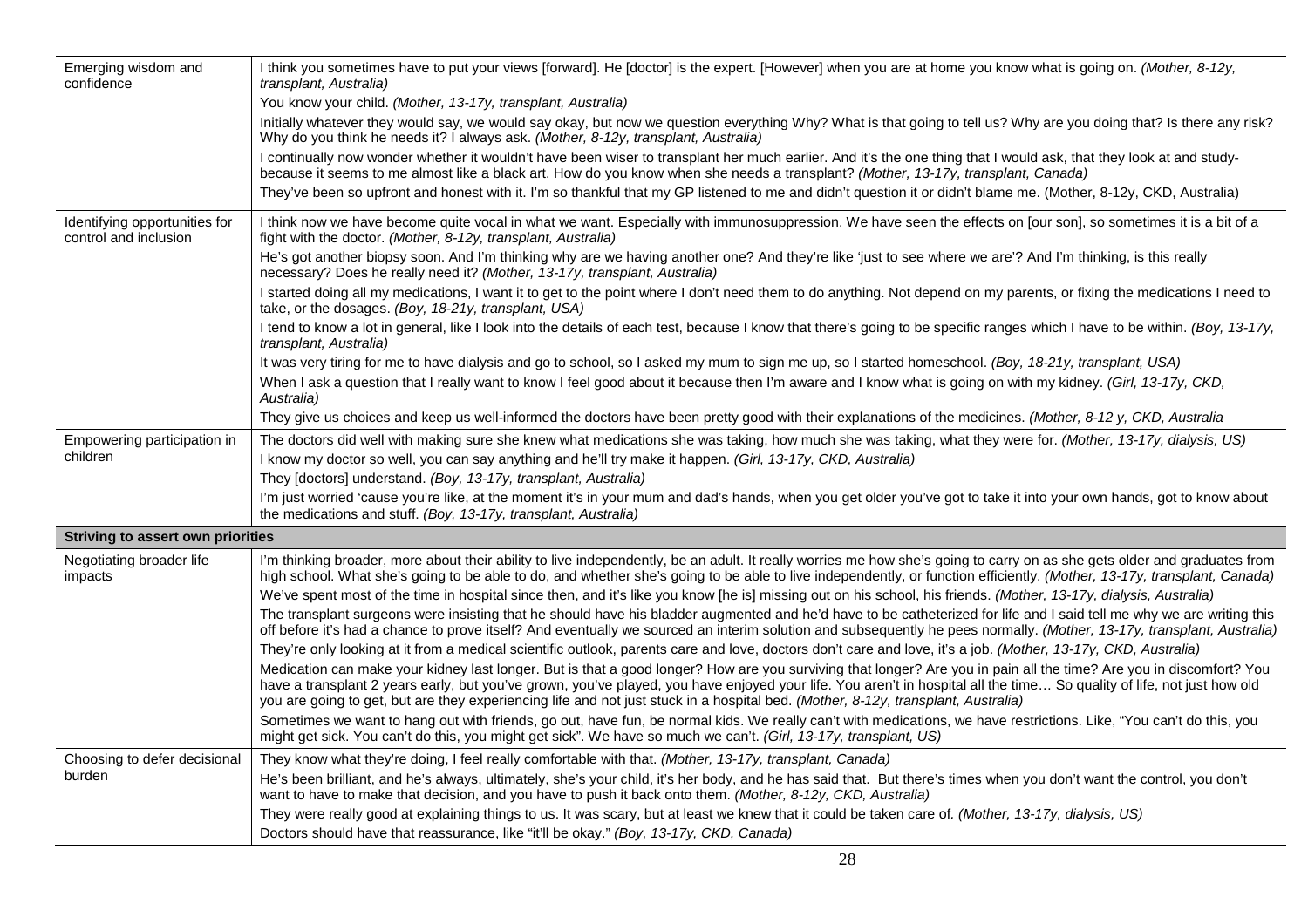|                                               | I don't talk to doctors a lot. I just sit there and let their mum talk. Well I don't like talking to males to start with. (Girl, 13-17y, dialysis, Australia)                                                                                                                                                                                                                                                                            |
|-----------------------------------------------|------------------------------------------------------------------------------------------------------------------------------------------------------------------------------------------------------------------------------------------------------------------------------------------------------------------------------------------------------------------------------------------------------------------------------------------|
|                                               | [I prefer to see doctors with my parents] because they know more stuff than I do. They know more of the terms. (Girl, 8-12y, transplant, US)                                                                                                                                                                                                                                                                                             |
| Overprotected and overruled                   | There are some sports that I'm not allowed to do at all, for the rest of my life. That I can get. But there's other sports I want to do, like hockey, where the padding is<br>over where the kidney is. I love it. So I'm technically allowed to do it, but my parents won't let me do it. (Boy, 13-17y, transplant, Australia)                                                                                                          |
|                                               | I feel like that can be stressful at home, because your parents are protective - "Hey, have you taken your medication?" "Are you sure?" (Boy, 13-17y, CKD, US)                                                                                                                                                                                                                                                                           |
|                                               | My mum and my granny are so like on top of me. Sometimes in a good way sometimes in a bad way because it gets really annoying. (Girl, 13-17y, CKD, Australia)                                                                                                                                                                                                                                                                            |
|                                               | My mom is super protective. My mom isn't worried about my meds, but she's worried about the people, the food. (Girl, 18-21y, transplant, US)                                                                                                                                                                                                                                                                                             |
| Struggling to voice own<br>preferences        | I had to do something like this for my psychologist because I didn't take my tablets because they made me sick. We had to write a whole list down of what was<br>important and what was not. I didn't take my tablets because they made me sick Oh they are disgusting! I took a sip and I threw up. They said if I didn't drink it I<br>wouldn't be able to eat. I still ate. But I didn't drink it (Girl, 13-17y, dialysis, Australia) |
|                                               | I was very sad, because my parents didn't want me to have a quinceañera because they were worried that when I was having the time of my life, I might get a call,<br>like, "We need you to come on home, we have a kidney for you". (Girl, 13-17y, transplant, US)                                                                                                                                                                       |
|                                               | Medical stuff, not social stuff. They [parents] don't understand. (Girl, 13-17y, CKD, Australia)                                                                                                                                                                                                                                                                                                                                         |
|                                               | I wish I could see my kidney. I don't ask because I don't want to seem stupid. (Boy, 13-17y, dialysis, US)                                                                                                                                                                                                                                                                                                                               |
|                                               | Having a child and then passing it on to them. That worries me. I haven't really spoken to people about having children. That can wait. (Girl, 13-17y, CKD, Australia)                                                                                                                                                                                                                                                                   |
|                                               | Sometimes I want to ask but I normally don't ask because my parents will speak to them. And I get too shy to ask. (Girl, 8-12y, CKD, Australia)                                                                                                                                                                                                                                                                                          |
|                                               | Some of the time it's because I'm shy to ask. Or if it is a really big question I'm like worried to ask. (Girl, 13-17y, CKD, Australia)                                                                                                                                                                                                                                                                                                  |
| <b>Managing child's involvement</b>           |                                                                                                                                                                                                                                                                                                                                                                                                                                          |
| Respecting child's expertise                  | We talk about it, and if I don't agree with her I will overrule her, but she is the one that makes the decision, because it's her body. (Mother, 13-17y, dialysis, Australia)                                                                                                                                                                                                                                                            |
|                                               | Two years later [in remission] he got a cold and he knew the achiness of his lower back, he felt his body, you know, how it felt then [at previous diagnosis of<br>nephrotic syndrome], he knew it was the same sort of thing. (Mother, 13-17y, CKD, Australia)                                                                                                                                                                          |
|                                               | She's proud of her scars, she wears them with honour So it's a battle that she's won, or she's winning. (Mother, 13-17y, dialysis, Australia)                                                                                                                                                                                                                                                                                            |
|                                               | It's his body, even though it affects the whole family, but he's the one that has to come to terms with what he has for the rest of his life. (Mother, 13-17y, dialysis,<br>Australia)                                                                                                                                                                                                                                                   |
|                                               | [My daughter] gets most of the say. I allow [her] to decide what she wants to do, because she's the one that's gotta go through it, not me. You know, I've gotta be<br>there with her, every step of the way, but I believe the decision's up to [her]. (Mother, 13-17y, CKD, Australia)                                                                                                                                                 |
|                                               | Yeah, with our daughter the big trouble now would be that she's 11 years old, she doesn't bother, she still thinks that she doesn't really have that understanding<br>(Father, 8-12y, CKD, Australia)                                                                                                                                                                                                                                    |
| Attributing 'risky' behaviors<br>to rebellion | Mother 1: For me it's her taking her tablets. It's the thing keeping her well, and alive, and it's, it's a struggle when she misses several days, and all you see is the<br>blood pressure go straight back up. Mother 2: How old is she? Mother 1: Fourteen. Mother 2: Fourteen, teenagers! (Mothers, 13-17y, dialysis/CKD, Australia)                                                                                                  |
|                                               | We also get the teenage rebellious I don't want to take my pills today. I don't want to do it anymore. (Mother, 13-17y, transplant, Australia)                                                                                                                                                                                                                                                                                           |
|                                               | We threaten her all the time, she's 15, she's at the age when she's tired of cath and all that. She does everything that all the kids around her do. But she has issues,<br>and that's something we can't make her understand. It's a hard age. (Father, 13-17y, dialysis, US)                                                                                                                                                           |
|                                               | She did sneak off to a party. She did have a drink. We found out through Facebook and we badgered her about her choices I said you need to know your choices<br>and you need to make the right ones. (Grandmother, 13-17y, CKD, Australia)                                                                                                                                                                                               |
| Protecting the child from<br>illness burden   | I went back and forth on that, in terms of letting [my daughter] know how serious it is, or just let her be a kid and me worry about it. Because I tell her all the time "I<br>got this, I'll do all the worrying, you go and be a kid." (Mother, 13-17y, transplant, US)                                                                                                                                                                |
|                                               | I tried to keep my son in the dark for as long as I can. (Mother, 13-17y, CKD, US)                                                                                                                                                                                                                                                                                                                                                       |
|                                               | I'm always saying to my son you can't do football, better not do basketball, can't do this. It's only in the last three months I thought, I better check myself as well, and<br>remind myself well hang on, he's still got to be a child. I'm not going to let him sit there and ponder or worry about what's wrong with him. (Mother, 8-12y, CKD,<br>Australia)                                                                         |
|                                               |                                                                                                                                                                                                                                                                                                                                                                                                                                          |

US: United States